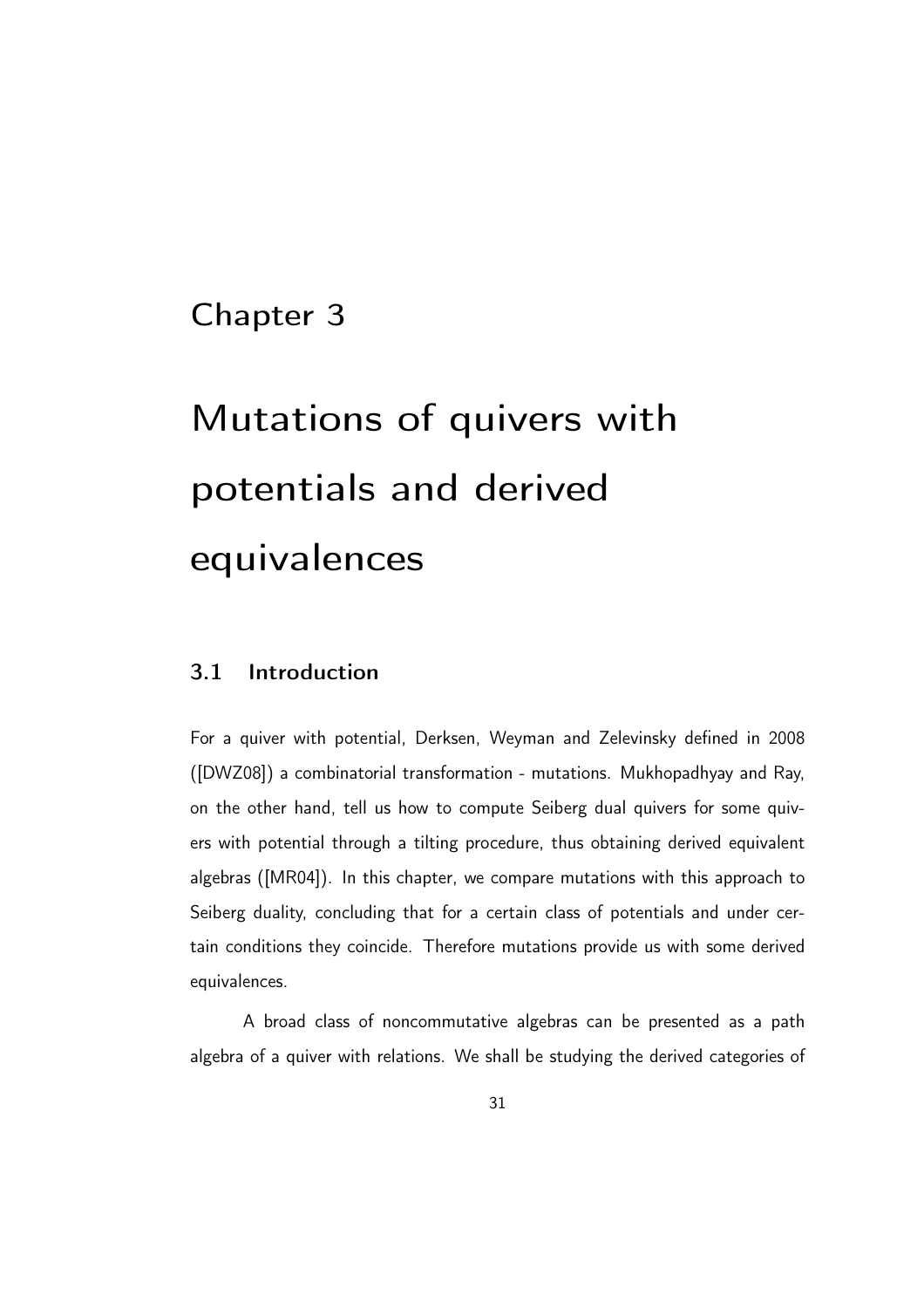some of these algebras, namely when their relations can be suitably encoded on a potential via cyclic derivatives as follows.  $Q_0$  and  $Q_1$  denotes the sets of vertices and arrows, respectively, of a quiver  $Q$ .  $\mathbb{K}Q$  is the path algebra of the quiver  $Q$ over K and our convention is to write concatenation of paths as composition of functions. The following definitions are due to Derksen, Weyman and Zelevisnky ([DWZ08]).

Definition 3.1.1. A potential on a quiver is an element of the vector space spanned by the cycles of the quiver (denote it by  $\mathbb{K}Q_{cyc}$ ).

Remark 3.1.2. We will assume throughout this chapter, unless otherwise stated, that every cycle in any potential S is simple, i.e., it does not pass through the same vertex twice.

**Definition 3.1.3.** Let  $A = \langle Q_1 \rangle$ , i.e., the vector space spanned by all arrows. For each  $\xi \in A^*$  (the dual of A), define a cyclic derivative:

$$
\partial/\partial \xi: \frac{\mathbb{K}Q_{cyc}}{a_1 \dots a_n} \mapsto \frac{\mathbb{K}Q}{\sum_{k=1}^n \xi(a_k)a_{k+1} \dots a_n a_1 \dots a_{k-1}}.
$$

If  $x \in Q_1$ , we will denote by  $\partial/\partial x$  the cyclic derivative correspondent to the element of  $A^*$  which is the dual of x in the dual basis of A. Potentials are regarded as a way to encode the relations of certain path algebras, when the relations are precisely given by the ideal generated by all the cyclic derivatives. Different potentials can, however, define the same set of relations. For example, the same cycle can be written with different starting vertices even though its cyclic derivatives do not depend on such choices. To identify these, the following equivalence relation is introduced.

Definition 3.1.4. Two potentials are cyclically equivalent if  $S-S'$  lies in the span of elements of the form  $a_1 \ldots a_{n-1}a_n - a_2 \ldots a_n a_1$ . A pair  $(Q, S)$  is said to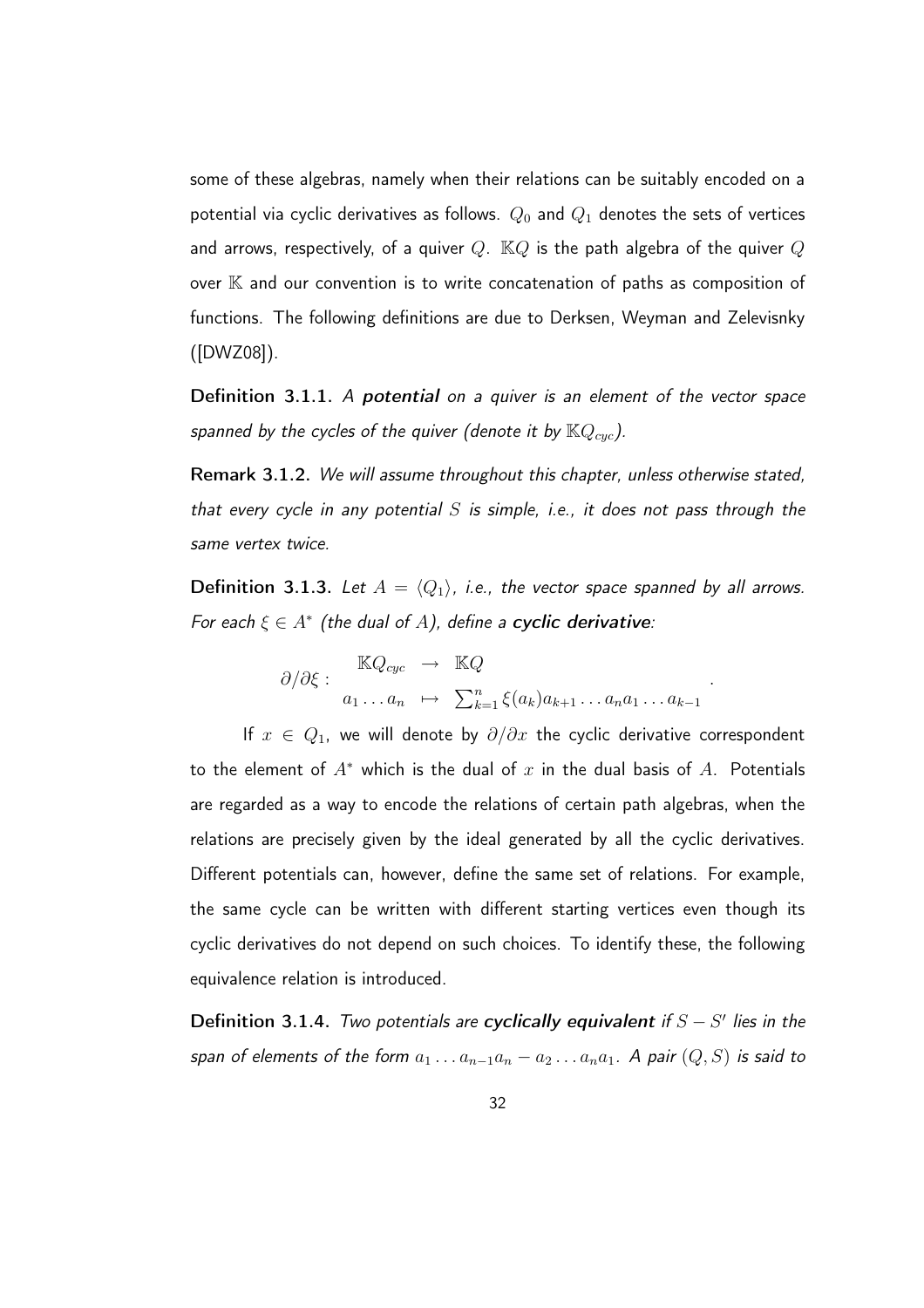be a quiver with potential if  $Q$  has no loops and no two cyclically equivalent paths appear on S.

The following notion of (strong) right equivalence will be central in our discussion. However, one needs at this point to introduce the notion of complete path algebra. Recall that  $\mathbb{K} Q$  can be seen as  $\bigoplus_{i=0}^\infty A^i.$ 

Definition 3.1.5. *The complete path algebra is defined as*  $\widehat{\mathbb{K} Q}:=\prod_{i=0}^\infty A^i.$ 

**Definition 3.1.6.** Two quivers with potentials  $(Q, S)$  and  $(Q', S')$  are said to be right equivalent if there is isomorphism  $\phi$  between  $\widehat{\mathbb{K} Q}$  and  $\widehat{\mathbb{K} Q'}$  such that  $\phi(S)$  is cyclically equivalent to  $S'.$  We shall say that they are strongly right equivalent if we can take  $\phi$  to be an isomorphism between  $\mathbb{K} Q$  and  $\mathbb{K} Q'$  such that  $\phi(S)$  is cyclically equivalent to S'.

In particular it is clear that strong right equivalence implies right equivalence. We now introduce the algebras of our focus in this chapter.

**Definition 3.1.7.** Given a quiver with potential  $(Q, S)$ , define the Jacobian algebra of  $(Q, S)$  as  $J(Q, S) = \mathbb{K}Q/\langle J(S) \rangle$ , where  $J(S) = (\partial S/\partial x)_{x \in Q_1}$ . We call  $\widehat{J(Q,S)} = \widehat{\mathbb{K}Q}/\langle\langle J(S)\rangle\rangle$  the complete Jacobian algebra, where  $\langle\langle J(S)\rangle\rangle$ is the closure of the ideal generated by  $J(S)$  in  $\widehat{\mathbb{K} Q}$  in the m-adic topology, for  $m$ the maximal in  $\widehat{\mathbb{K} Q}$  generated by all arrows.

Remark 3.1.8. Note that two strongly right equivalent quivers with potentials have isomorphic Jacobian algebras while two right equivalent ones have isomorphic complete Jacobian algebras ([DWZ08]).

A very interesting class of examples arises naturally in toric geometry and homological mirror symmetry ([UY07]). These examples are constructed from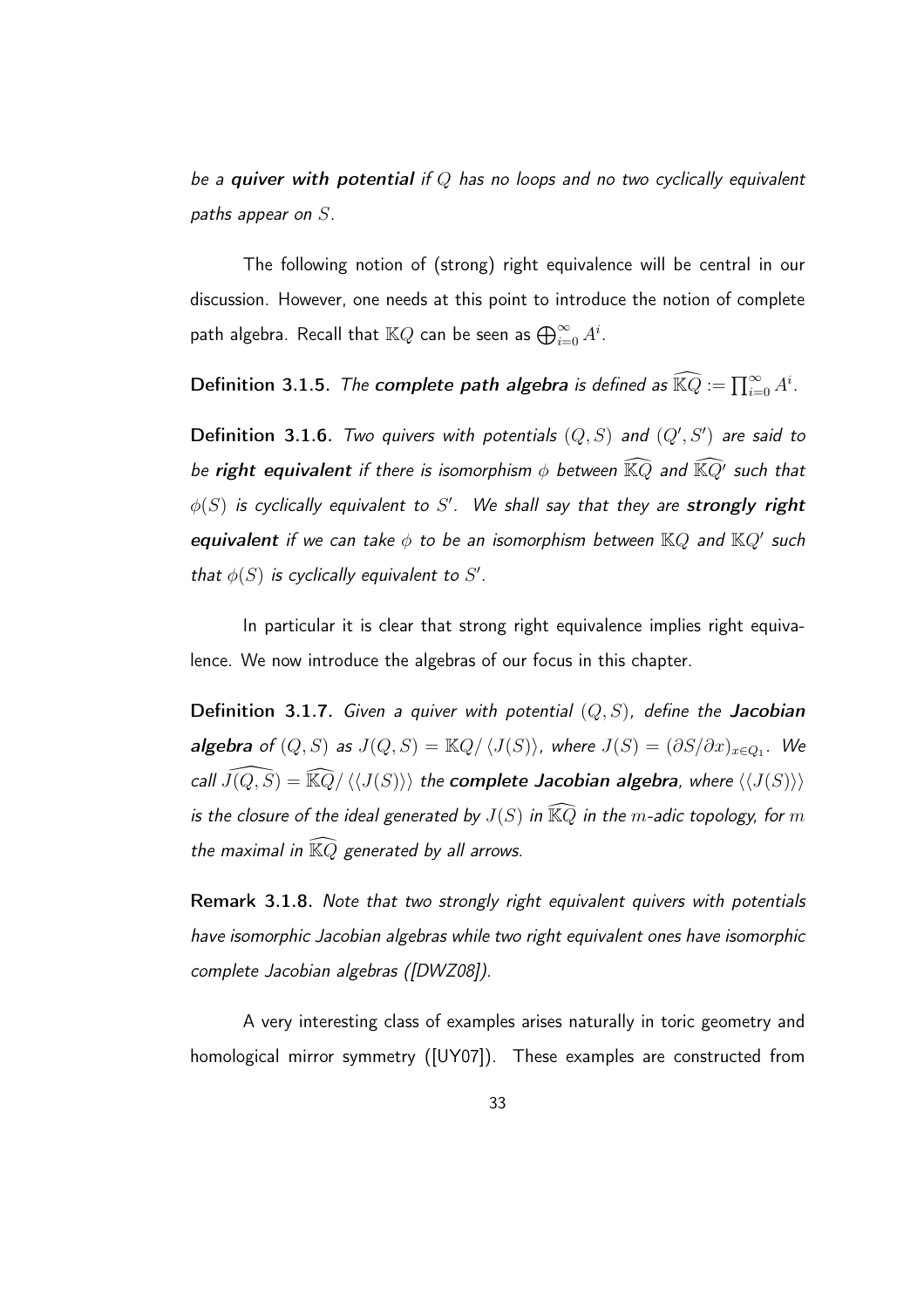bipartite graphs on the torus as we now explain. Let  $G$  be a bipartite graph embedded on a torus  $T$ , with the two sets of vertices being called  $W$  (white) and B (black). We can construct a quiver Q and a potential S as follows:

- The vertices of Q are the faces of G, i.e., the connected component of  $T \setminus G$ ;
- $\bullet$  There is an arrow between two vertices of  $Q$  if the corresponding faces of  $G$ share a common edge;
- The direction of the arrow  $a$  in  $Q$  is determined by the convention that the white vertex of the corresponding edge in  $G$  lies on the right side of  $a$ ;
- The terms of the potential are the cycles that go around each vertex of  $G$ , assigning positive signs to those coming from white vertices and negative sign otherwise.

In some cases the quivers with potential obtained in this way are derived equivalent to toric varieties combinatorially related to the bipartite graphs ([UY07]). To get a quiver with potential we must ensure that no loops are allowed. For this we require the embedding of  $G$  to be such that each edge separates two distinct faces.

In the next section we will define mutation and Seiberg duality for a quiver with potential followed by some results on the links between them in section 3.3. Section 3.4 explores an example of algebro-geometric nature and we end this chapter by discussing the results of 3.3 in the 3-Calabi-Yau context.

## 3.2 Mutation and Seiberg Duality

For a quiver with potential  $(Q, S)$ ,  $K^b(Q, S)$  and  $D^b(Q, S)$  will denote, respectively, the bounded homotopy category and the bounded derived category of right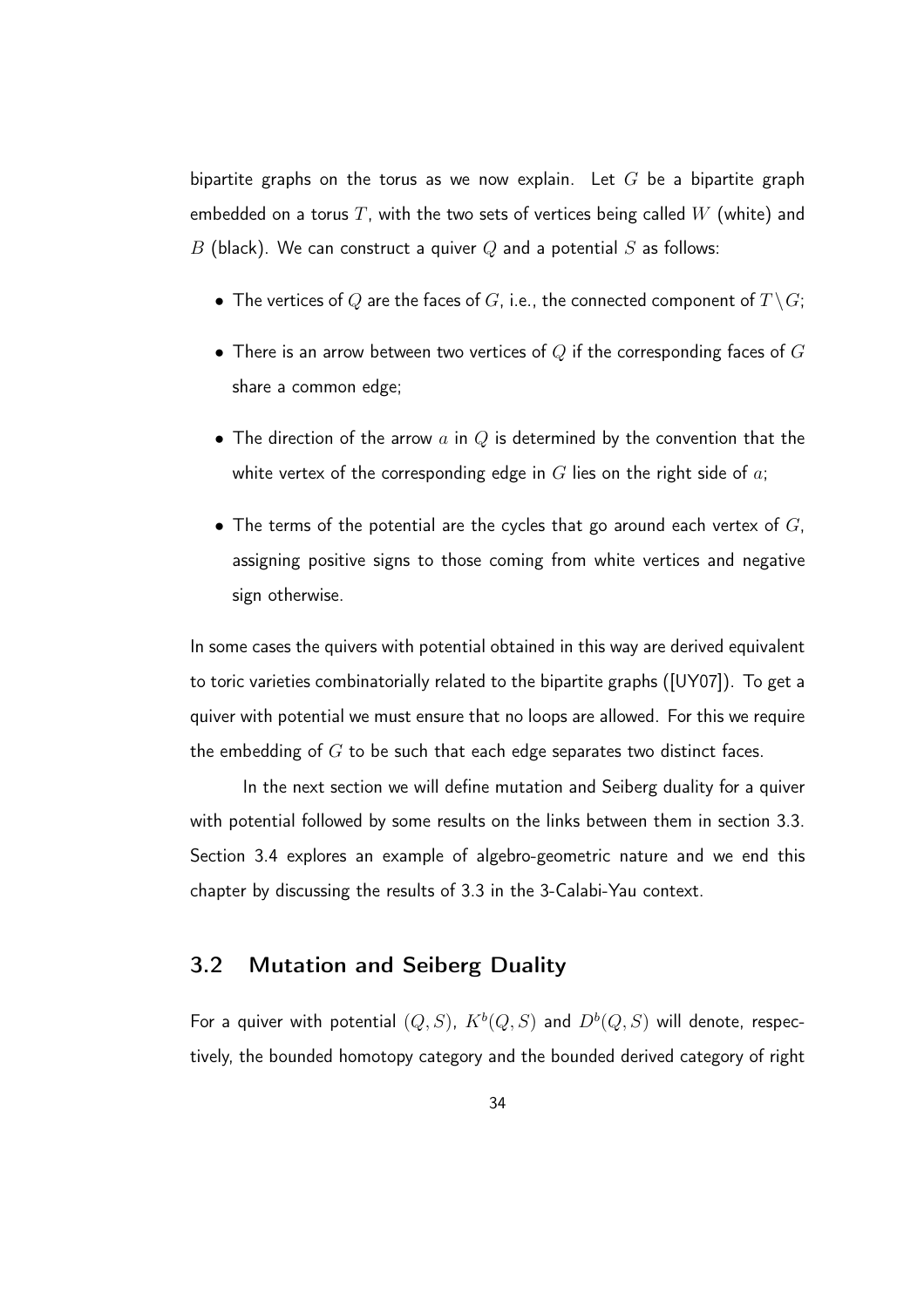modules over  $J(Q, S)$ . Given an arrow  $\alpha \in Q_1$ , let  $t(\alpha)$  denote the target of  $\alpha$ and  $s(\alpha)$  the source of  $\alpha$  (i.e., the arrival and departure vertices, respectively).

It is well known (see [Hap87]) that given a path algebra, reflection functors on vertices that are either sources (i.e., vertices with no incoming arrows) or sinks (i.e., vertices with no outgoing arrows) provide us with derived equivalences. Our aim is to identify some derived equivalent algebras and hence we shall consider a generalisation of these reflection functors, DWZ-mutations, for which we need first the following definition and theorem ([DWZ08]).

**Definition 3.2.1.** A potential S (or a quiver with potential  $(Q, S)$ ) is said to be trivial if it is homogeneous of degree 2, i.e., if it is constituted only by 2-cycles. A potential S (or a quiver with potential  $(Q, S)$ ) is said to be **reduced** if it has no 2-cycles. For a quiver with potential  $(Q, S)$ , if m is the ideal generated by the arrows in  $\mathbb{K}Q$ , we define  $m_{triv}$  as the ideal generated by arrows appearing in the two-cycles of the potential and  $m_{red} = m/m_{triv}$ .

Note that, since we assume that all cycles in the potential are simple (i.e., no cycle in the potential passes through the same vertex twice), each 2-cycle of  $S$ is a summand of  $S$ .

Theorem 3.2.2 (Derksen, Weyman, Zelevinsky). For a quiver with potential  $(Q, S)$ , there exist a trivial quiver with potential  $(Q_{triv}, S_{triv})$  (where the arrows of  $Q_{triv}$  generate  $m_{triv}$ ) and a reduced quiver with potential  $(Q_{red},S_{red})$  (where the arrows in  $Q_{red}$  generate  $m_{red}$ ) such that  $(Q, S)$  is right equivalent to  $(Q_{triv} \oplus$  $Q_{red}, S_{triv} + S_{red}$ ) (where the arrows in  $Q_{triv} \oplus Q_{red}$  generate  $m_{triv} \oplus m_{red}$ ).

We can now describe the procedure of mutation of a quiver with potential  $(Q, S)$  on a vertex k (denote it by  $\mu_k(Q, S)$ ).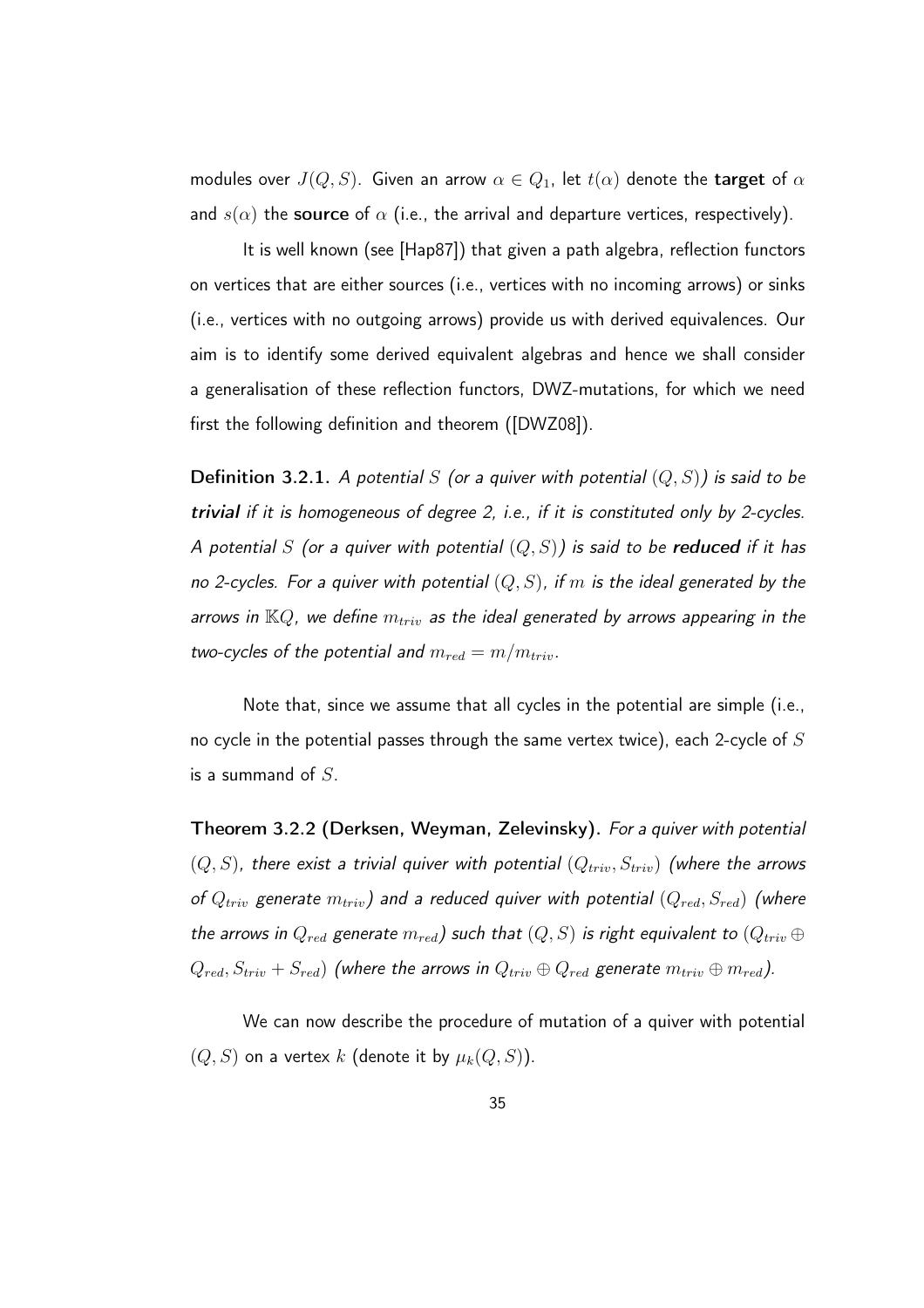- 1. Suppose  $k$  does not belong to any 2-cycle and that  $S$  does not have any cycle starting and finishing on  $k$  (if it does, substitute it by a cyclically equivalent potential that does not).
- 2. Change the quiver in the following way:
	- Reflect arrows starting or ending at  $k$ . Denote reflected arrows by  $(.)^*$ ;
	- Create one new arrow for each path  $\beta\alpha$  of length two, with  $\alpha, \beta \in Q_1$ such that  $t(\alpha) = s(\beta) = k$  and denote it by  $[\beta \alpha]$ .

We denote the resulting quiver by  $\tilde{Q}$ .

- 3. Change the potential in the following way:
	- Substitute factors appearing in S of the form  $\beta \alpha$  with middle vertex k by the new arrow  $[\beta \alpha]$  and denote it by  $[S]$ ;
	- Define  $\tilde{S} := \Delta_k + [S]$  where  $\Delta_k = \sum_{k=1}^{\infty}$  $t(\alpha)=s(\beta)=k$  $[\beta\alpha]\alpha^*\beta^*.$
- 4. The mutation at  $k$  of  $(Q, S)$  is  $\mu_k(Q, S) = (\bar{Q}, \bar{S}) := (\tilde{Q}_{red}, \tilde{S}_{red}).$

We proceed to define Seiberg duality ([MR04]). This is a tilting procedure and therefore it is an equivalence of derived categories. To check if a complex is tilting we will have to compute homomorphisms in the derived category between (finitely generated) projective modules. For this we will use remark 2.1.10.

From now on, we will assume that  $(Q, S)$  is a quiver with potential with  $n$ vertices such that every vertex is contained in some cycle. Let  $P_i$  be the projective right module over  $J(Q, S)$  associated to the vertex i of  $Q$ , i.e.,  $P_i = e_i J(Q, S)$ where  $e_i$  is the stationary path on vertex  $i.$  For each vertex  $k$ , consider the following complex:

$$
T^k = \bigoplus_{i=1}^n T_i^k
$$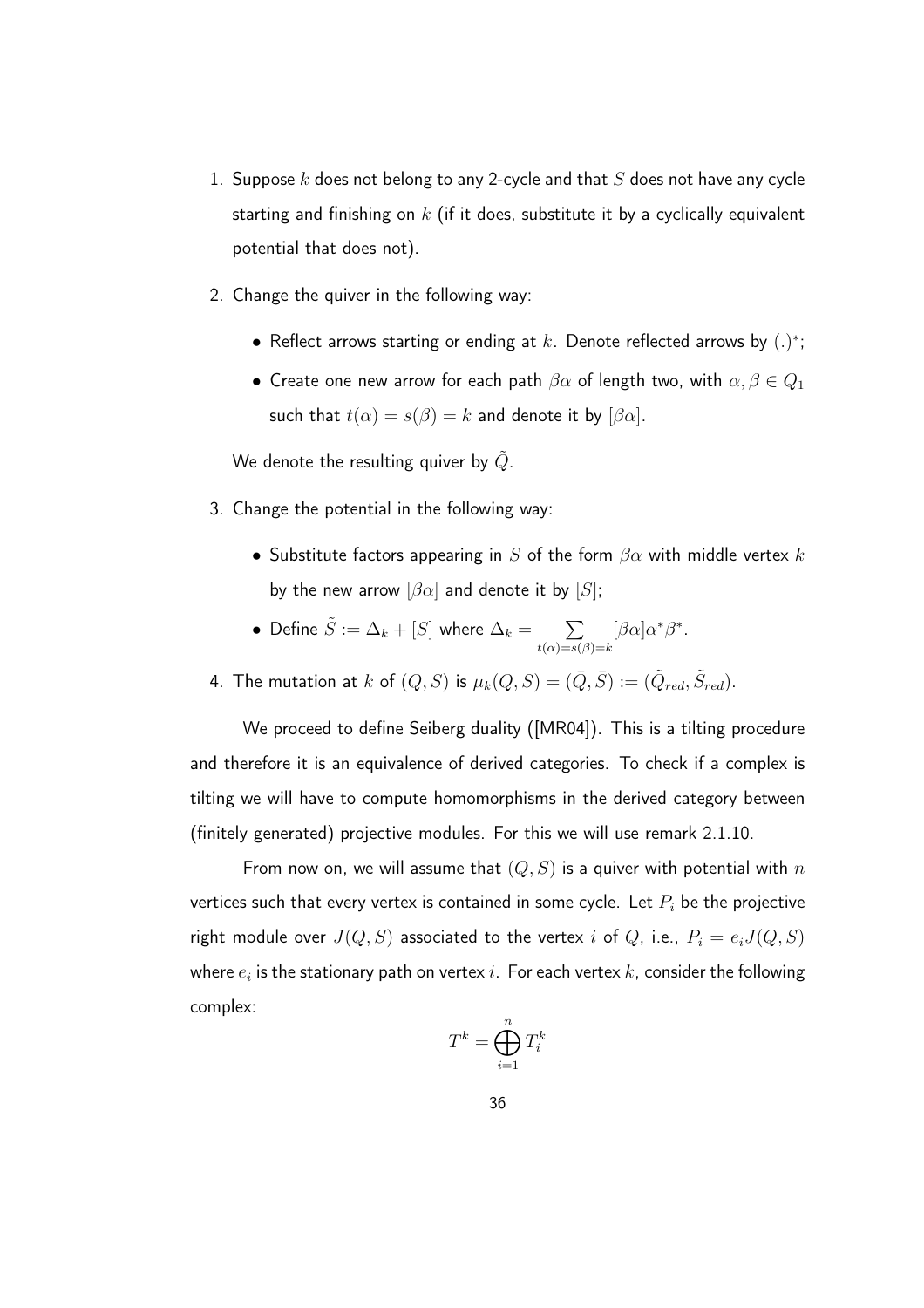where

$$
T_i^k = 0 \longrightarrow P_i \longrightarrow 0, \text{ if } i \neq k
$$

 $(P_i$  is in degree zero of the complex) and

$$
T_k^k = 0 \longrightarrow \bigoplus_{t(\alpha)=k} P_{s(\alpha)} \xrightarrow{(\alpha)} P_k \longrightarrow 0
$$

 $\overline{\Theta}$  $t(\alpha)=k$  $P_{s(\alpha)}$  is in degree zero of the complex), where  $(\alpha)$  denotes the morphism defined in each component of the direct sum by

$$
P_{s(\alpha)} \longrightarrow P_k: u \mapsto \alpha u.
$$

Remark 3.2.3. We observe that the projective modules  $P_i = e_i J(Q, S)$  are indecomposable. This argument is due to Dong Yang and the result follows as a consequence of a lemma proved by Keller and Yang ([KY10]). In their paper, they observe that the projective modules  $e_i \Gamma(Q,S)$  associated with the Ginzburg algebra  $\Gamma(Q,S)$  - a differential graded algebra defined such that  $H^0\Gamma(Q,S) = \widehat{J(Q,S)}$ - are indecomposable (indeed, they prove more: the perfect derived category,  $per(\Gamma)$ , is Krull-Schmidt). Hence, since

$$
\operatorname{Hom}_{D^b(\Gamma)}(e_i \Gamma, e_i \Gamma) = e_i H^0 \Gamma e_i = \operatorname{Hom}_{H^0 \Gamma}(e_i H^0 \Gamma, e_i H^0 \Gamma),
$$

the endomorphism algebra of  $\hat{P}_i = e_i \widehat{J(Q,S)} = P_i \otimes_{J(Q,S)} \widehat{J(Q,S)}$  is local and hence  $\hat{P}_i$  is indecomposable. This implies that  $P_i$  is also indecomposable.

 ${\sf Lemma~3.2.4}$ .  $T^k$  is a tilting complex over the Jacobian algebra of  $(Q,S)$  if and only if  $\text{Hom}_{K^b(P(J(Q,S)))}(T^k_k, T^k_s[-1]) = 0, \forall s \in Q_0.$ 

Proof. We split the proof into two parts: homomorphism vanishing and generation.

First we prove that  $\mathsf{Hom}_{K^b(P(J(Q,S)))}(T^k_r,T^k_s[i])=0$ , for all  $i\neq 0$  if  $r\neq k$ and for all  $i > 0$  if  $r = k$ .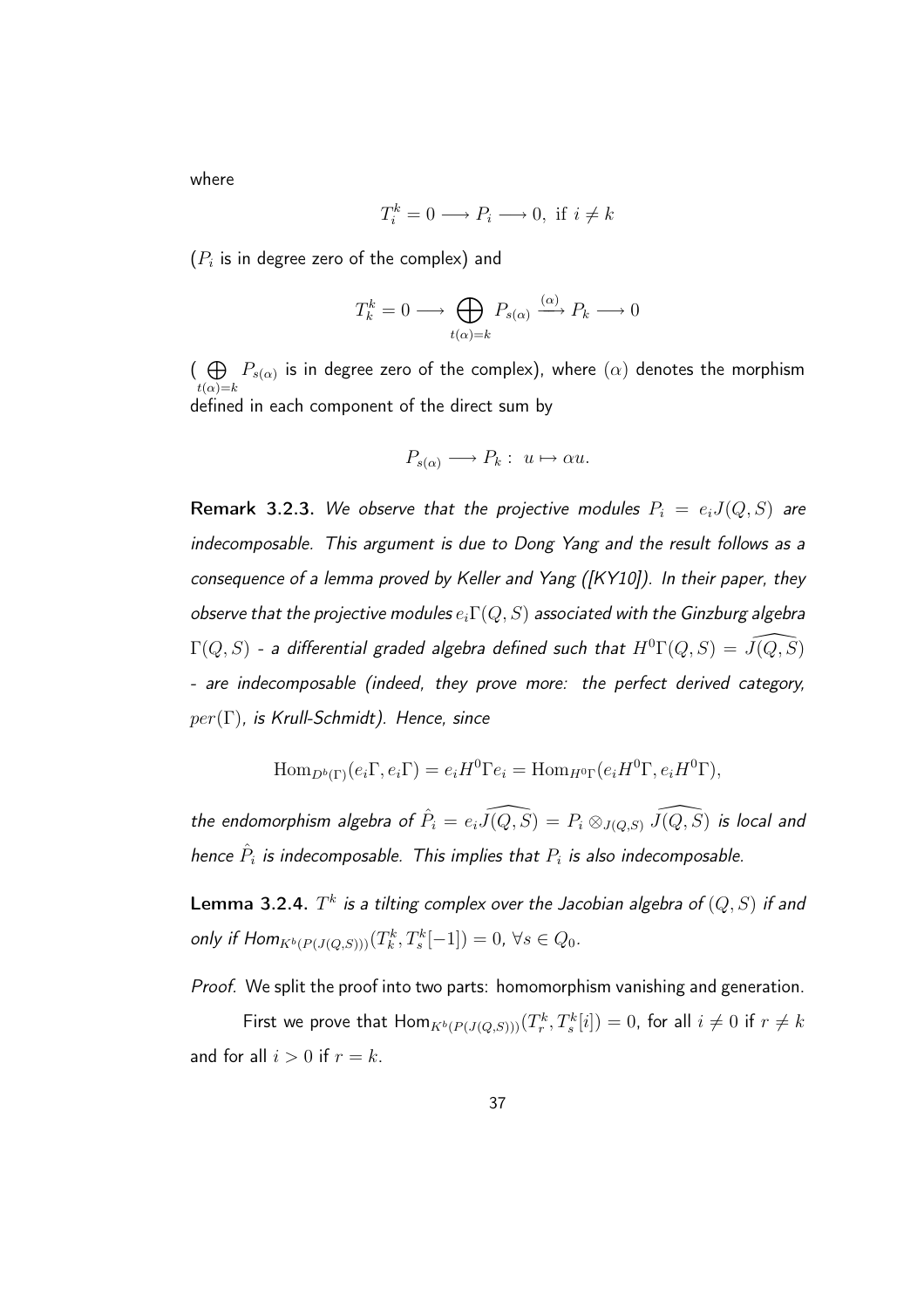It is clear that if  $r,s \neq k$ , then  $\textsf{Hom}_{K^b(P(J(Q,S)))}(T^k_r,T^k_s[i]) = 0$ , for all  $i \neq 0$  (as this is some higher Ext-group between projectives). Now, suppose  $s\,=\,k$  and  $r\neq k$  . We only have to check that  $\mathsf{Hom}_{K^b(P(J(Q,S)))}(T^k_r,T^k_k[1])$  is trivial. Note that, since a homomorphism between  $P_r$  to  $P_k$  is identified with an element of the path algebra with each term being a path from  $r$  to  $k$ , every such homomorphism factors through  $\oplus$  $t(\alpha)=k$  $P_{s(\alpha)}$ .



This factorisation implies that such maps are homotopic to zero, thus zero in the homotopy category.

If  $s = r = k$  then we also have such a homotopy just by taking identity maps.



Secondly we check that  $T^k$  generates  $K^b(P(J(Q,S)))$  as a triangulated category.

It is enough to prove that the stalk complexes of indecomposable projective modules are generated by the direct summands of  $T^k.$ 

Consider the direct summands of  $T^k$  and take the cone of the map from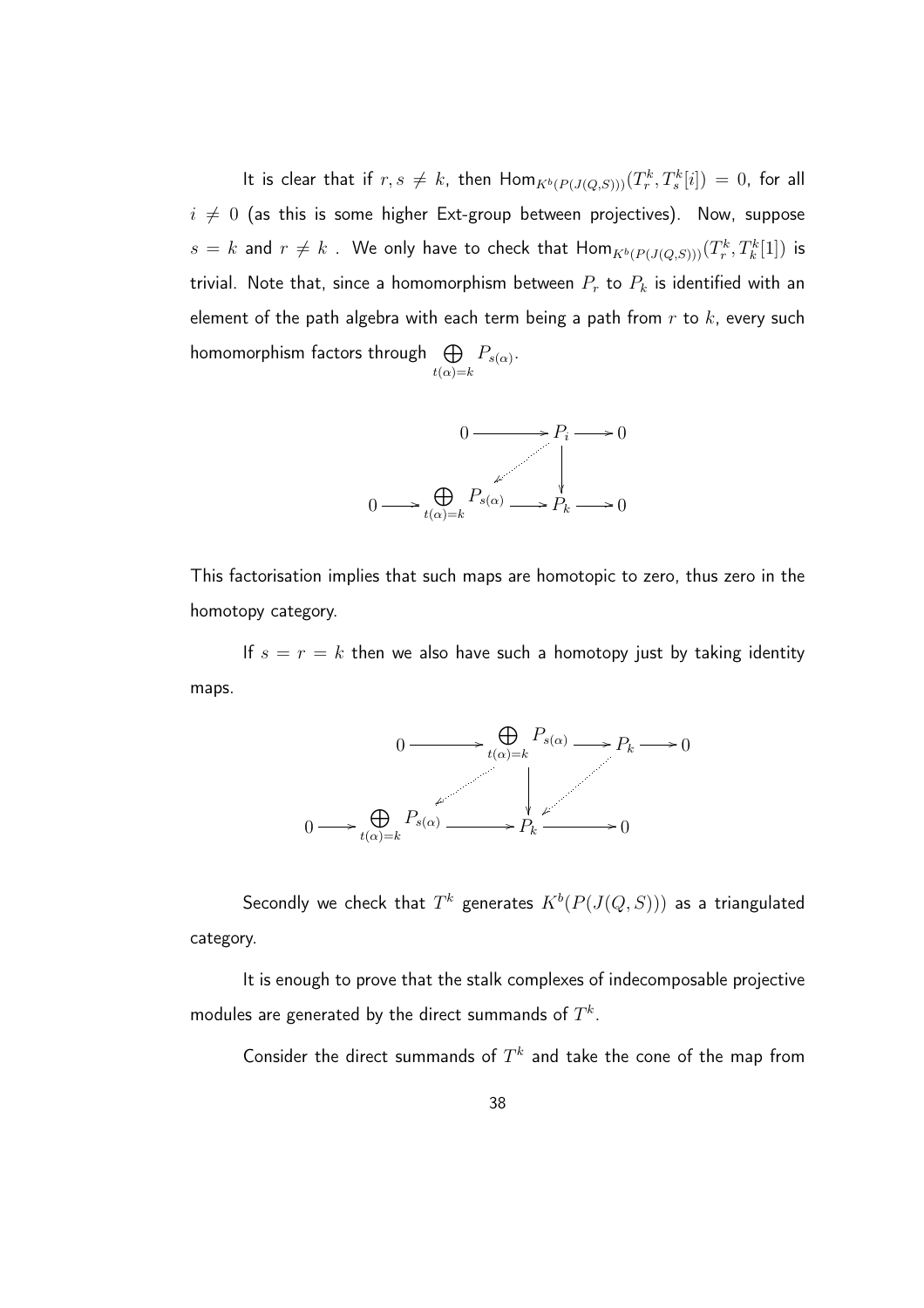$T_k^k$  to  $\bigoplus$  $t(\alpha)=k$  $T_{s(\alpha)}^{k}$  defined by:

$$
0 \longrightarrow \bigoplus_{t(\alpha)=k} P_{s(\alpha)} \longrightarrow P_k \longrightarrow 0
$$

$$
\downarrow d \qquad \qquad \downarrow d
$$

$$
0 \longrightarrow \bigoplus_{t(\alpha)=k} P_{s(\alpha)} \longrightarrow 0
$$

That cone is just the following complex (the underlined term is in degree zero):

$$
0 \longrightarrow \bigoplus_{t(\alpha)=k} P_{s(\alpha)} \xrightarrow{((\alpha),id)} P_k \oplus (\bigoplus_{t(\alpha)=k} P_{s(\alpha)}) \longrightarrow 0 \tag{3.2.1}
$$

Consider the map from the complex (3.2.1) to the stalk complex of  $P_k$  in degree zero defined by identity in the first component and  $-(\alpha)$  in the second component. Consider also the map from this same stalk complex to (3.2.1) defined by the inclusion of  $P_k$ . We observe that the composition of these maps is homotopic to the identity map, hence proving that these complexes are isomorphic in the derived category. In fact, that follows from the following diagram:



Similarly we can see the same phenomenon for the reverse composition and therefore (3.2.1) is isomorphic to the stalk complex  $P_k$  in degree zero.

Therefore, the complex is tilting if and only if the remaining conditions, i.e.,  $\mathsf{Hom}_{K^b(P(J(Q,S)))}(T^k_k,T^k_s[-1])=0$ , for all  $s\in Q_0$ , are verified.  $\Box$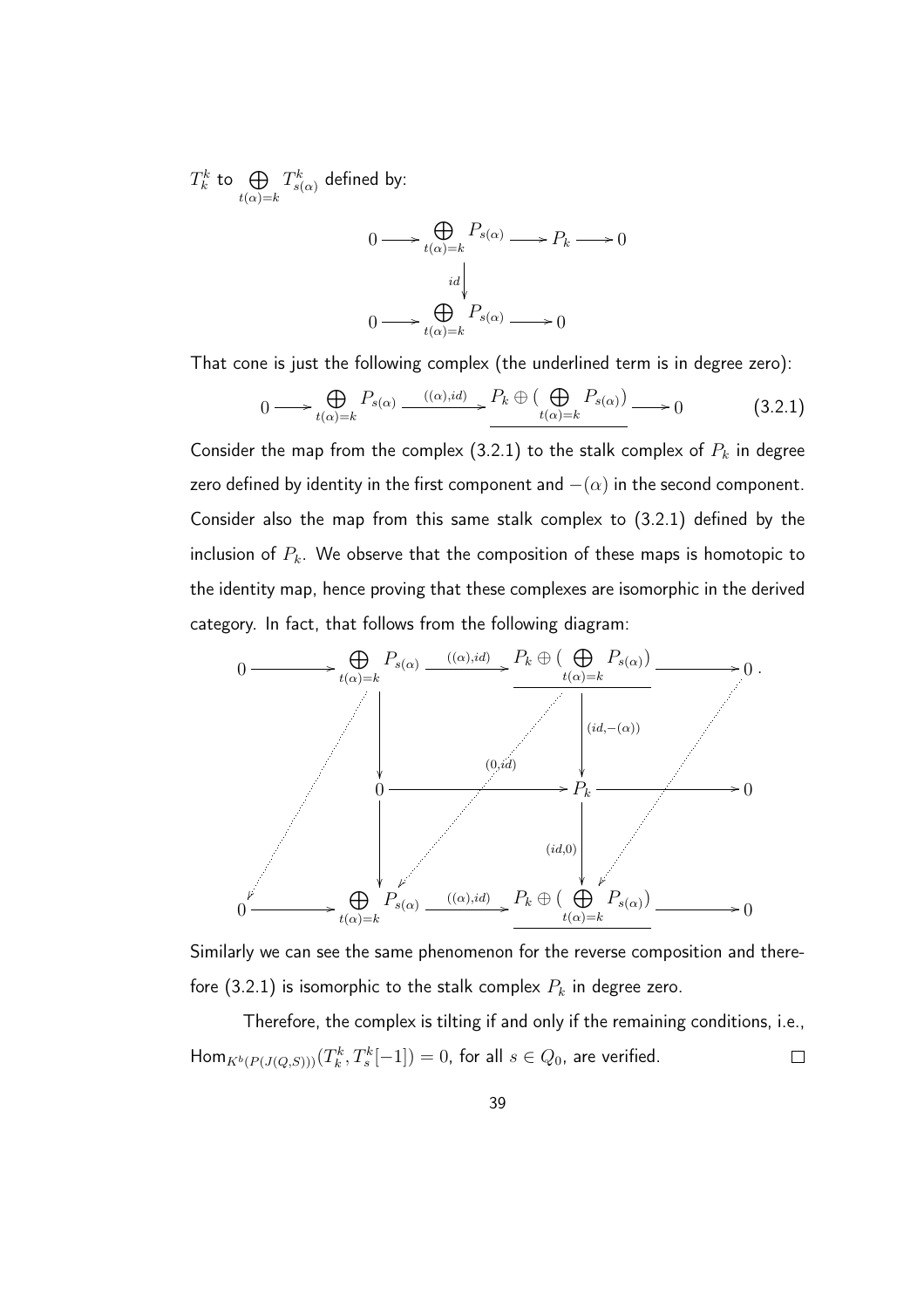**Definition 3.2.5.** Given a quiver with potential  $(Q, S)$ , define  $\delta(Q, S)$  as the set of vertices for which the complex above is tilting over  $J(Q, S)$ , i.e.,

$$
\delta(Q, S) = \left\{ k \in Q_0 : Hom_{K^b(P(J(Q, S)))}(T_k^k, T_s^k[-1]) = 0, \ \forall s \right\}.
$$

If  $\delta(Q, S) \neq \emptyset$ , then we say that  $(Q, S)$  is **locally dualisable** in  $\delta(Q, S)$ . Furthermore, if  $\delta(Q, S) = Q_0$  then we say that  $(Q, S)$  is globally dualisable.

Remark 3.2.6. Note that to check whether the complex is tilting we just need to check that, for any  $s \neq k$ , there is no element  $f \neq 0$  in the path algebra such that



commutes. The existence of such an  $f$  implies that the ideal of relations must contain the set  $\{f\alpha : t(\alpha) = k\}$ . This allows us, given a potential S for Q, to determine  $\delta(Q, S)$ .

Moreover, observe that if such f exists, then  $fJ(Q,S) \cong S_k$ , where  $S_k$ is the simple module at the vertex k. This means that  $soc(P_s) \neq 0$ . So, if  $Hom(S_k, P_s) = 0$  for all  $s \neq k$  then  $T^k$  is tilting.

From now on we will drop the superscript on  $T$  whenever the vertex with respect to which we are considering the tilting complex is fixed.

Definition 3.2.7. The Seiberg dual algebra of a quiver  $Q$  with potential  $S$ (or of its Jacobian algebra) at the vertex  $k \in \delta(Q,S)$  is  $\mathsf{End}_{D^b(Q,S)}(T^k)$ , the endomorphism algebra of  $T^k$ .

Rickard's theorem then asserts that Seiberg dual algebras have derived equivalent categories of modules. For an illustrative example see section 3.4.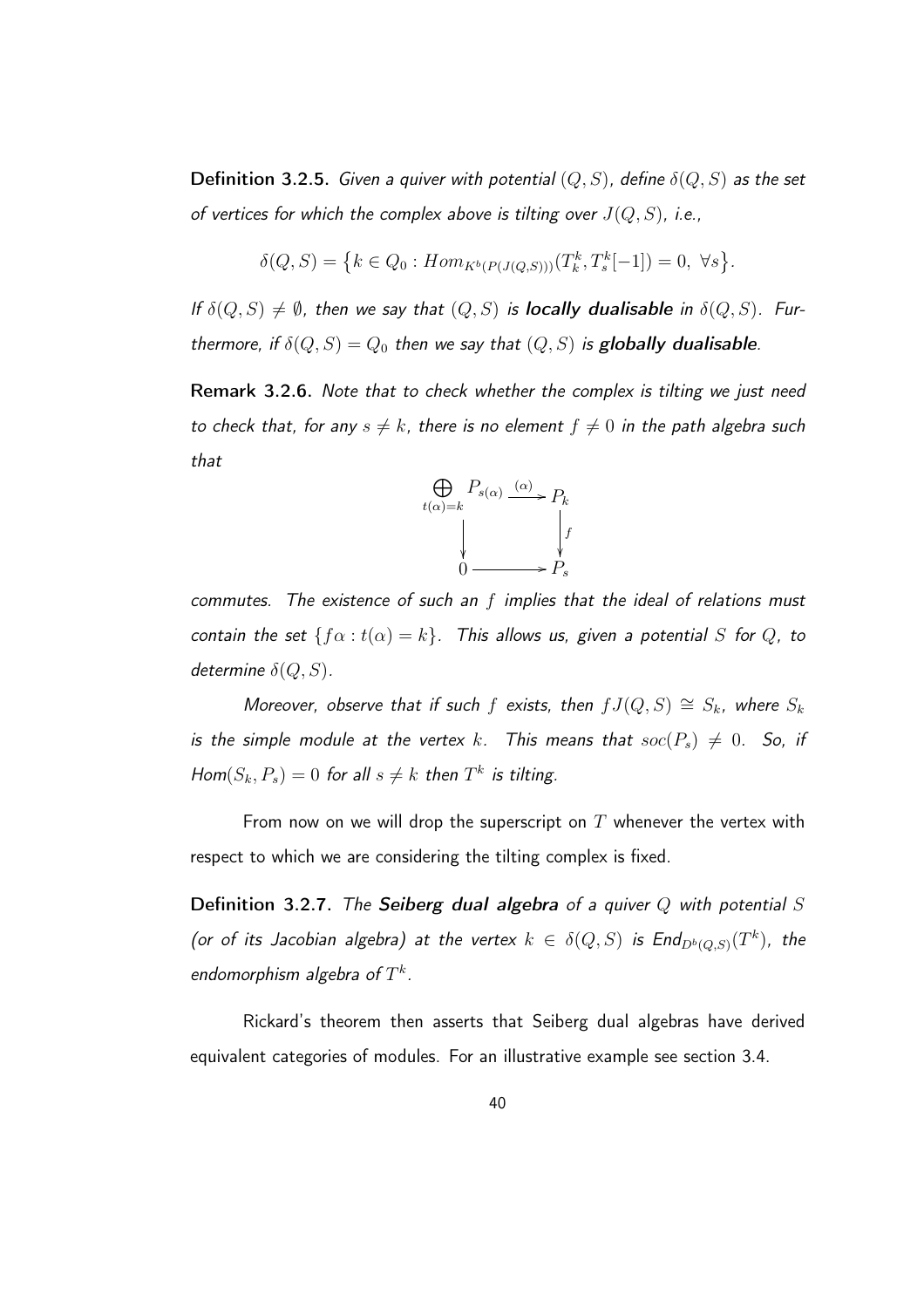### 3.3 Seiberg duality for good potentials

Let us consider the following class of potentials:

**Definition 3.3.1.** A potential on a quiver Q is a **good potential** if its cycles are simple (i.e., do not pass through the same vertex twice), each arrow of  $Q$  appears at least twice and no subpath of length two appears repeated in any two distinct cycles of the potential.

Note that, in particular, a quiver with a good potential has the property that every arrow is contained in at least two distinct cycles.

Proposition 3.3.2. A quiver with good potential is globally dualisable.

Proof. This is immediate from the definition of good potential. In fact, the generators for the ideal of relations are of the form  $\partial S/\partial a = \sum_{i=1}^d \lambda_i v_i$ , where  $\lambda_i \in \mathbb{K}.$ Hence,  $d\geq 2$  and the  $v_i$ 's are paths starting with different arrows thanks to the requirement that no subpath of length two should be repeated in two distinct terms of the potential. Thus, the ideal cannot contain any element of the form u $\alpha$  where u is not a relation and  $\alpha \in Q_1$ . Therefore  $\delta(Q,S) = Q_0$ .  $\Box$ 

Remark 3.3.3. Let  $G$  be a bipartite graph embedded on a torus (such that each edge separates two distinct faces) and  $(Q, S)$  the quiver with potential associated to it as explained in the introduction of this chapter. Under very mild assumptions on  $G$ ,  $S$  is a good potential. In fact, it is always true that each arrow appears exactly twice in S since there are no loops in  $G$  and thus each edge of  $G$  has two vertices (thus, dually, each arrow appears in two terms of the potential). To guarantee that no subpath of length two appears repeated we just have to ensure that no face of  $G$  is limited by only two edges.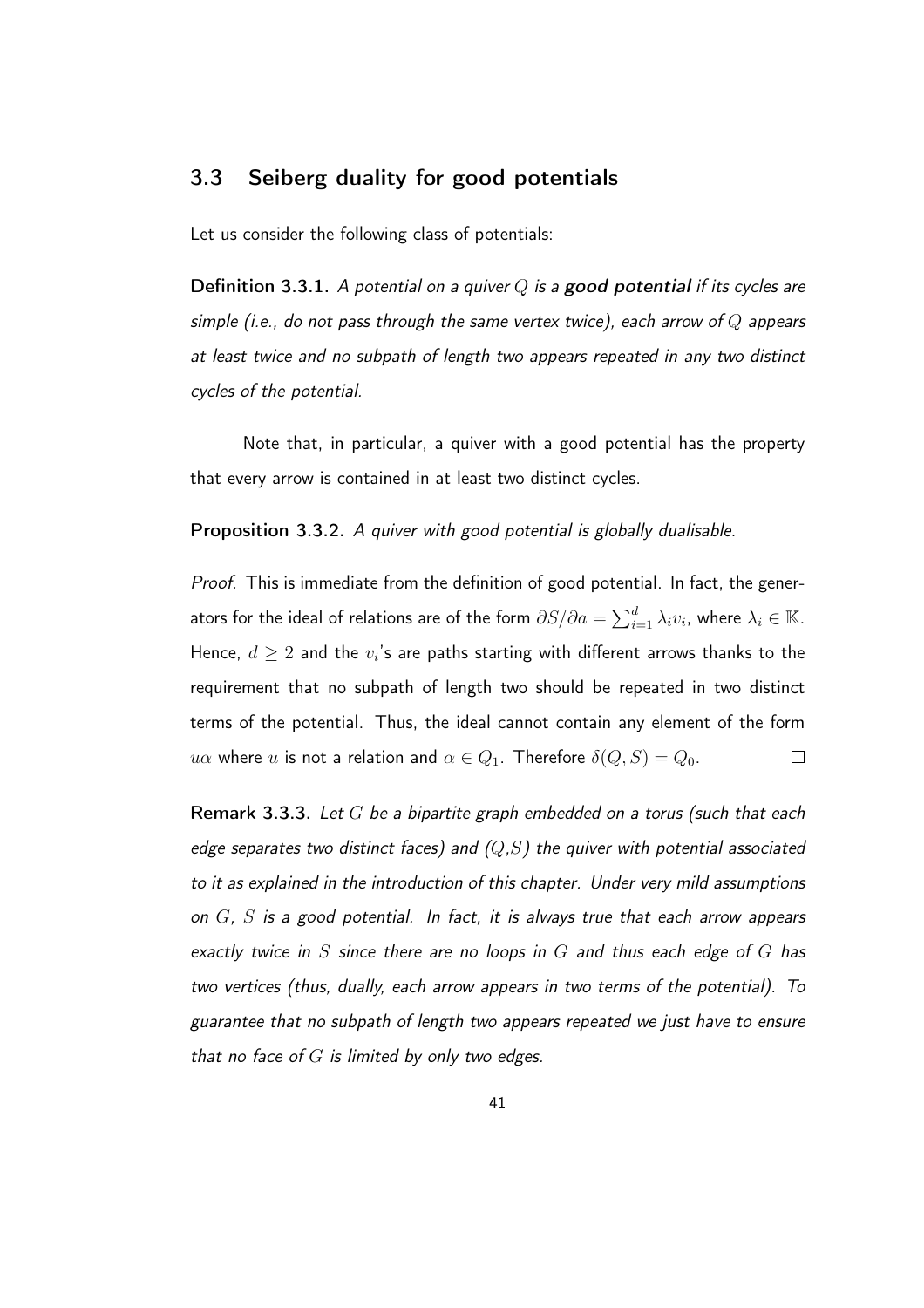Let  $(Q, S)$  be a quiver with good potential. We want to give a presentation of its Seiberg dual algebra at a fixed vertex  $k$ . We will see that this algebra is in fact the Jacobian algebra of a quiver with potential, which we shall call the Seiberg dual quiver.

First we compute the quiver. It has the same number of vertices as the initial quiver (since the indecomposable projectives of End $_{D^b(Q,S)}(T)$  correspond to the direct summands of  $T$ ) and, for each irreducible homomorphism between the  $T_i$ 's, we draw an arrow between the correspondent vertices. As we shall see later, those irreducible homomorphisms are of three types (the terminology below, used for simplicity of language, is inspired by Mukhopadhyay and Ray's work, [MR04]). Also theorem 3.3.7 shows that our repeated choice of notation below is adequate since the procedure to get the of the Seiberg dual quiver is the same as mutation of the initial quiver.

- Arrows of the form  $a$ , where  $a$  is also an arrow in  $Q$ , will be called internal **arrows**. These arrows correspond to morphisms between  $T_i^k$  and  $T_j^k$  (which are stalk complexes of projective modules over  $J(Q, S)$ ), for  $i \neq k$ , that do not factor through the stalk complex of  $P_k$ ;
- $\bullet$  Arrows of the form  $\alpha^*$  will be called  $\mathbf d$ ual arrows. These arrows correspond to morphims either from or to  $T^k_k;$
- Arrows of the form  $\left[\beta\alpha\right]$  will be called mesonic arrows. These arrows correspond to morphisms between  $T_i^k$  and  $T_j^k$  (which are stalk complexes of projective modules over  $J(Q, S)$ ), for  $i \neq k$ , that factor through the stalk complex of  $P_k$ .

Similarly to the mutation process, we will do Seiberg duality in two main steps: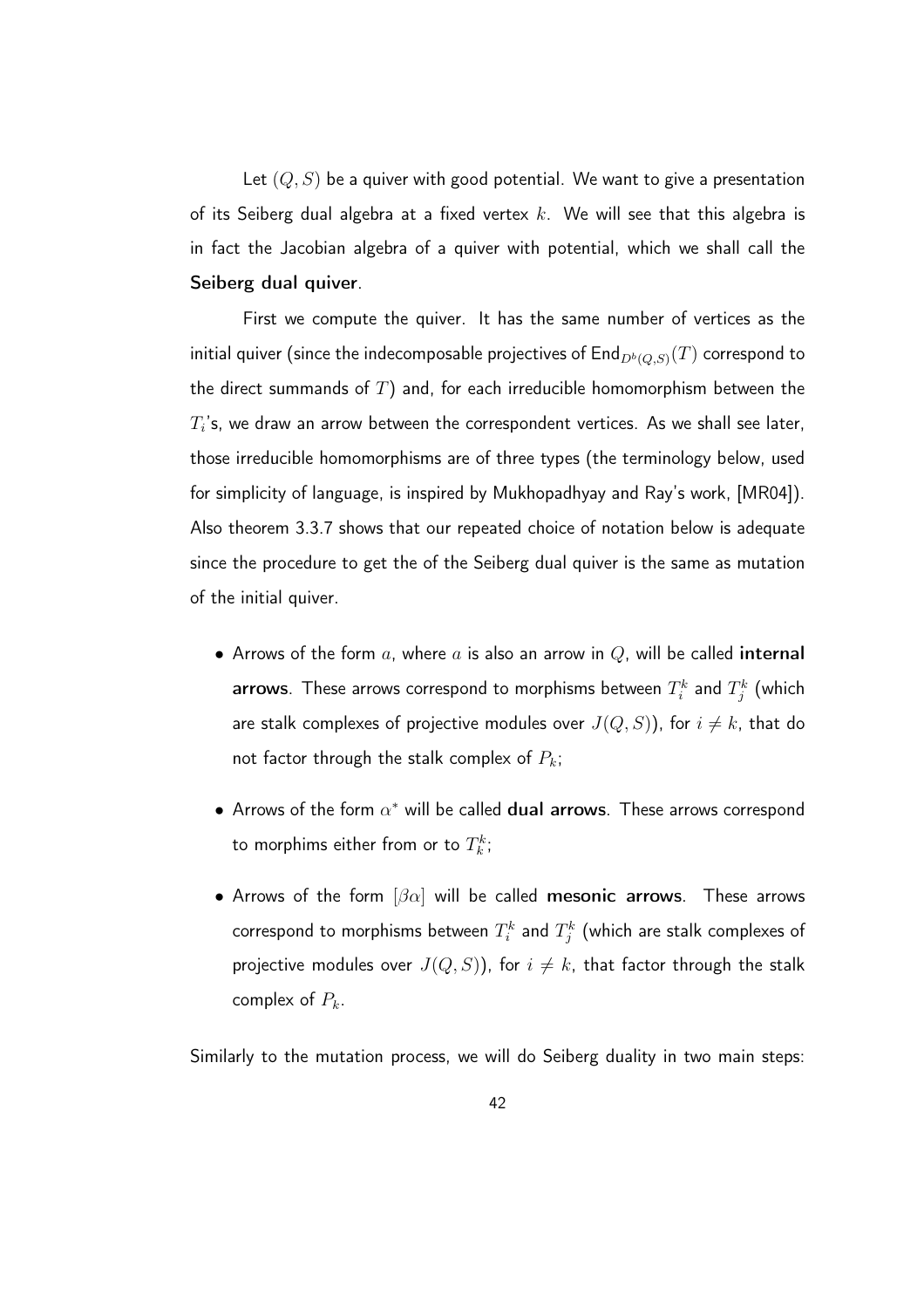obtain a quiver  $\tilde{Q}$  that may contain more arrows than the irreducible homomorphisms and then, looking at relations, eliminate the appropriate arrows that do not correspond to irreducible ones (those will be the arrows lying in the 2-cycles of the potential). It turns out that relations on the Seiberg dual quiver can also be encoded in a potential (see proposition 3.3.9) and it will be determined as follows:

- 1. Determine  $\tilde{S} := [S] + \sum$  $t(\alpha)=s(\beta)=k$  $[\beta\alpha]\alpha^*\beta^*$  (eventually containing some arrows representing non-irreducible homomorphisms);
- 2. For every arrow a in a two cycle ab, take the relation  $\frac{\partial \tilde{S}}{\partial a} = 0$  and substitute b in  $\tilde{S}$  using this equality (and thus eliminate b from the quiver, since  $b$  is not irreducible as it can be written as a composition of arrows). Call  $\bar{S}$  to the potential thus obtained.

Remark 3.3.4. Again, for simplicity of language, arrows appearing in two cycles will be called massive arrows and the process described on item 2 of the algorithm above will be called integration over massive arrows.

**Definition 3.3.5.** If one massive arrow  $a$  appears in two or more different 2-cycles of  $\tilde{S}$ , that is, if we get an expression of the form:

$$
\tilde{S} = \sum_{i=1}^{d} \lambda_i ab_i + \sum_{j=1}^{l} a u_j + W
$$

where  $\lambda_i \in \mathbb{K}$ , each  $b_i$  is an arrow,  $d \geq 2$ , each  $u_i$  is a path of length greater or equal than 2 and  $a$  does not appear in W, then we say that the  $b_i$ 's are related arrows (by  $a$ ).

Given a quiver  $Q$  with good potential  $S$ , suppose that no related arrows occur in  $\tilde{S}$ . Then  $\tilde{S}$  can be written as follows:

$$
\tilde{S} = \sum_{i=1}^{N} (\lambda_i a_i b_i + \sum_j \sigma_{i,j} a_i u_{i,j} + b_i v_i) + W
$$
\n(3.3.1)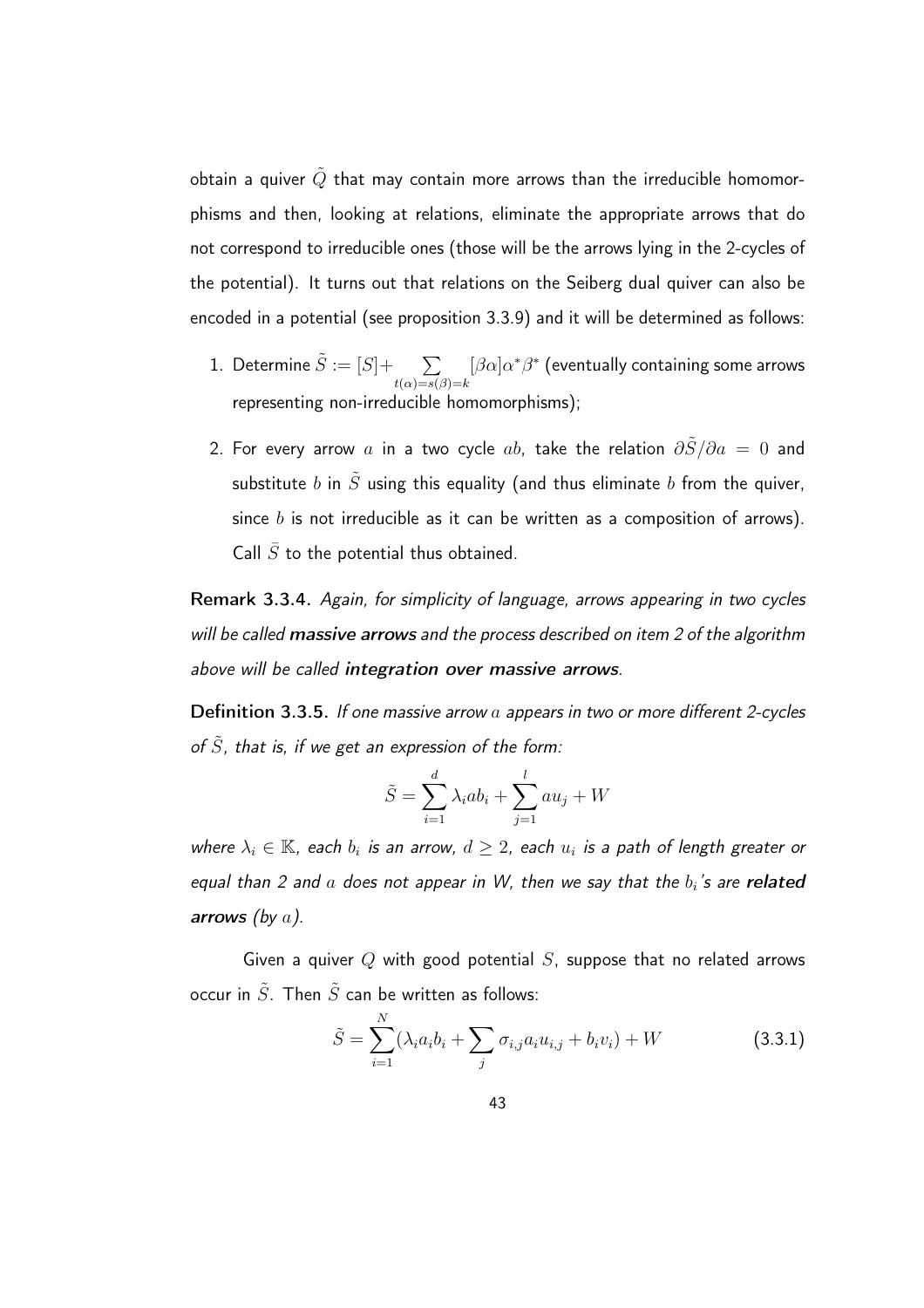where  $\sigma_{i,j},\,\lambda_i\in\mathbb{K}$ , each  $a_ib_i$  is a 2-cycle (i.e.,  $a_i$  and  $b_i$  are massive arrows), each  $b_i$  is mesonic (thus the coefficient of  $b_iv_i$  is 1),  $u_{ij}$  does not contain any arrow  $\mathit{b}_{k},\mathit{v}_{i}$  is a composition of dual arrows and W does not have any term involving massive arrows. Since there are no related arrows we have  $a_i\neq a_j$  and since each  $\mathit{b}_{i}$  is mesonic (and  $S$ , being good, does not have repeated subpaths of length two)  $b_i \neq b_j$ , for all  $i \neq j$ .

**Theorem 3.3.6.** Let Q be a quiver with a good potential S. If k is a vertex such that no related arrows occur in the mutation, there is a strong right equivalence  $\phi$  from  $(\tilde{Q},\tilde{S})$  to  $(\tilde{Q},S' + \bar{S})$ , where  $S'$  is trivial and  $\bar{S}$  is obtained by Seiberg duality.

Proof. Since there are no related arrows, let us assume that  $\tilde{S}$  is of the form (3.3.1). Take the family of homomorphisms given by

$$
\phi_i : \mathbb{K}\tilde{Q} \rightarrow \mathbb{K}\tilde{Q}
$$
\n
$$
a_i \mapsto a_i - \frac{1}{\lambda_i}v_i
$$
\n
$$
b_i \mapsto b_i - \frac{1}{\lambda_i} \sum_j \sigma_{i,j} u_{i,j}
$$
\n
$$
z \mapsto z \quad \text{if } z \neq a_i, b_i, z \in Q_1
$$

where  $i$  ranges from 1 to  $N$ , the number of 2-cycles in  $\tilde{S}$ . Note that  $\phi_i$  is in fact an automorphism for all  $1 \leq i \leq N$ : injectivity is clear and all arrows lie in the image since

$$
\phi_i(a_i + \frac{1}{\lambda_i}v_i) = a_i
$$
 and  $\phi_i(b_i + \frac{1}{\lambda_i}\sum_j \sigma_{i,j}u_{i,j}) = b_i$ 

and since they generate the algebra, surjectivity holds.

Let  $\phi$  be the composition of all  $\phi_i$ 's. Then we may compute  $\phi(\tilde{S})$  thus getting

$$
\phi(\tilde{S}) = \sum_{i=1}^{N} (\lambda_i a_i b_i - \frac{1}{\lambda_i} \sum_j \sigma_{i,j} u_{i,j} v_i) + W
$$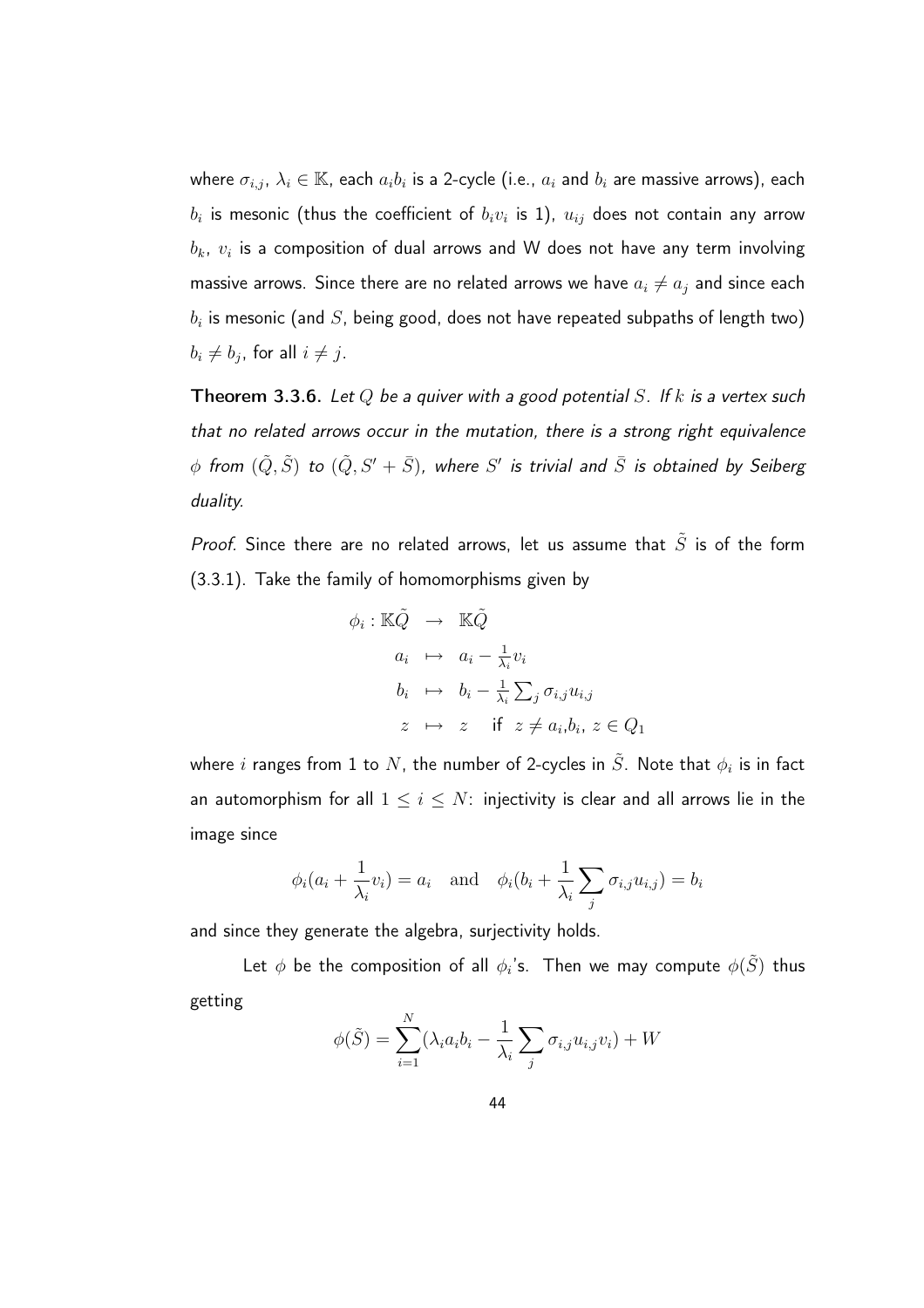whose reduced part is exactly

$$
\sum_{i=1}^{N} \left(-\frac{1}{\lambda_i} \sum_j \sigma_{i,j} u_{i,j} v_i\right) + W.
$$

Now, if we integrate over massive arrows in 3.3.1, taking in account that

$$
\frac{\partial \tilde{S}}{\partial a_i} = \lambda_i b_i + \sum_j \sigma_{i,j} u_{i,j} \qquad \frac{\partial \tilde{S}}{\partial b_i} = \lambda_i a_i + v_i
$$

and using the relations  $\partial \tilde{S}/\partial a_i = 0$  and  $\partial \tilde{S}/\partial b_i = 0$  in  $\tilde{S}$  we get

$$
\sum_{i=1}^{N} \left(-\frac{1}{\lambda_i} \sum_j \sigma_{i,j} u_{i,j} v_i\right) + W
$$

which is the same as  $\phi(\tilde{S})_{red}$ . Thus  $\phi$  is such a strong right equivalence.  $\Box$ 

The following theorem establishes the desired comparison between the mutated quiver and the Seiberg dual quiver.

**Theorem 3.3.7.** Let Q be a quiver with a good potential S such that no related arrows occur in the mutation at a vertex  $k$ . Then the jacobian algebra of the quiver with potential obtained by mutation at  $k$  is isomorphic to with the Seiberg dual algebra of  $(Q, S)$  at k.

Proof. We start by looking at the shape of the quiver.

1. First we prove that Seiberg duality at  $k$  inverts incoming arrows to  $k$ . The complex  $T_k$  has in degree zero one copy of  $P_j$  for every arrow from  $j$  to  $k.$ Therefore, for each such arrow we get one projection map from the direct sum to  $P_j$  and thus an irreducible homomorphism from  $T_k$  to  $T_j$ , which translates into an arrow from k to j in the dual quiver. For each arrow  $\alpha_j$ from j to k, denote the correspondent homomorphism from  $T_k$  to  $T_j$  by  $\alpha_j^*.$  There are no more irreducible homomorphims from  $T_k$  to  $T_j:$  any other homomorphism factors through some factor of the direct sum first.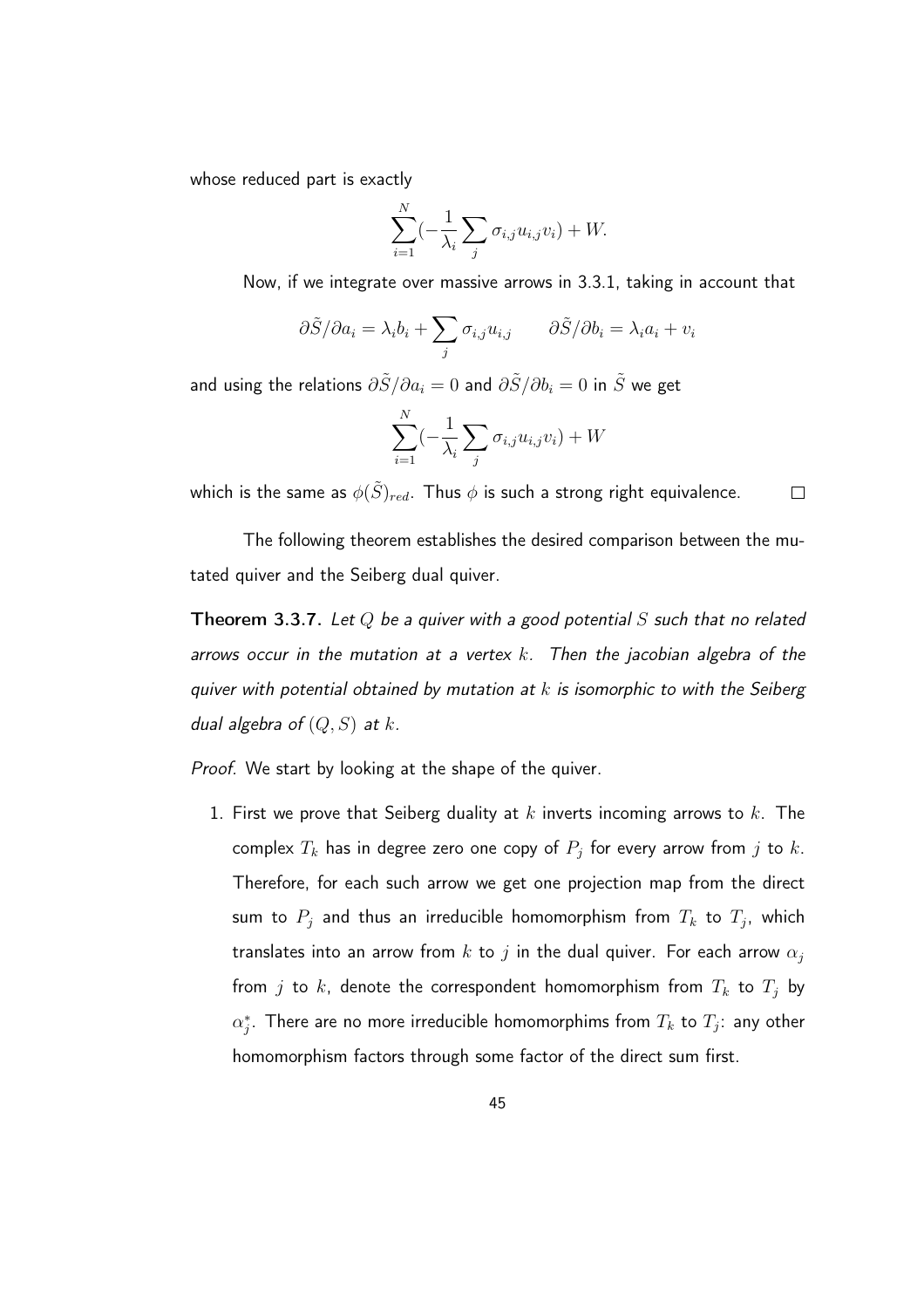2. Now we prove that Seiberg duality at k inverts outgoing arrows from  $k$ . This requires the commutativity of a diagram like the following:

$$
0 \longrightarrow P_i \longrightarrow 0
$$
  
\n
$$
\downarrow f
$$
  
\n
$$
0 \longrightarrow \bigoplus_{t(\alpha)=k} P_{s(\alpha)} \xrightarrow{(\alpha)} P_k \longrightarrow 0
$$

.

The diagram commutes if and only if  $(\alpha) f = 0$  and so we have to check the relations in the quiver to obtain such a condition. Fix an arrow  $\beta$  from  $k$  to i and take the (cyclic) derivative of the potential with respect to  $\beta$ . Since  $S$ is a good potential,  $\partial S/\partial \beta = \sum^d$  $q=1$  $\lambda_qv_q$  where the  $v_q$ 's are paths from  $i$  to  $k$ (since  $\beta v_q$  is a cycle for all  $q$ ) and  $d \geq 2$ . To give a homomorphism from  $P_i$ to  $\oplus$  $t(\alpha)=k$  $P_{s(\alpha)}$  we just need to give a homomorphism from  $P_i$  to each  $P_{s(\alpha)}.$ Let  $\alpha_q$  be the arrow such that  $t(\alpha_q) = k$  and it is on the path  $v_q$ . Observe that  $v_q = \alpha_q \widetilde{v}_q$ , where  $\widetilde{v}_q$  is a path from i to  $s(\alpha_q)$  as in the picture.



Set a homomorphism from  $P_i$  to  $P_{s(\alpha)}$ , for  $\alpha$  such that  $t(\alpha)=k$ , as follows:

- zero if  $\alpha \neq \alpha_q$  for some q;
- $\lambda_a \widetilde{v}_a$  if  $\alpha = \alpha_a$  for some q;

and set  $\beta^*$  to be the homomorphism induced by this set of homomorphisms to the direct sum and therefore to the complex  $T_k$ . Clearly this map makes the diagram above commute. Now we need to prove that it is irreducible. If not, then it factors through other  $T_r$  via an element  $u\in e_r J(Q,S)e_i$ . This would imply that  $\tilde{v}_q = w_q u$  for some  $w_q \in e_{s(\alpha_q)} J(Q, S) e_r$ , for all  $1 \leq q \leq d$ ,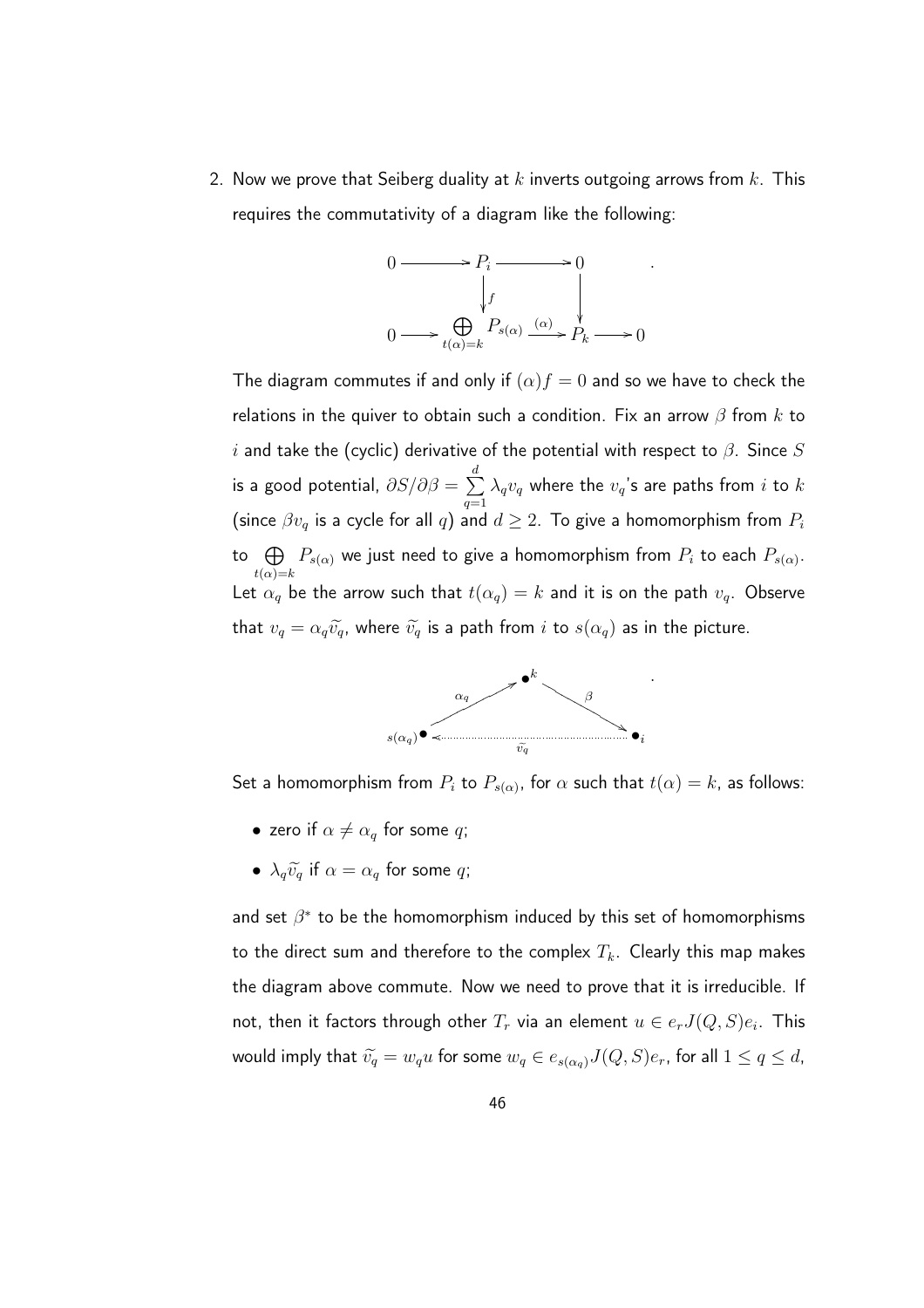which cannot happen since the potential is good. Hence  $\beta^*$  is irreducible. By construction, these homomorphisms are the only irreducible ones from  $T_i$ to  $T_k$ .

- 3. For each path of length two  $\beta \alpha$  such that  $t(\alpha) = s(\beta) = k$  we clearly get a homomorphism from  $T_{s(\alpha)}$  to  $T_{t(\beta)}.$  Denote this homomorphism by  $[\beta\alpha].$ We show that it is irreducible if and only it is not contained in a two cycle of the potential  $\tilde{S}$ . Suppose a is an arrow such that  $[\beta \alpha]a$  is a 2-cycle of  $\tilde{S}$ . Then  $\partial \tilde{S}/\partial a$  gives an explicit factorisation of the mesonic arrow. On the other hand, if it is not contained in a 2-cycle of  $\tilde{S}$  then it is irreducible since it could only factor through the stalk complex of  $P_k$  which does not correspond to an indecomposable projective module over  $\mathsf{End}_{K^b(Q,S)}(T).$
- 4. Finally, if none of the previous cases apply, then the homomorphisms between  $T_i$  and  $T_i$  that can be irreducible are just arrows from j to i. Again, they are in fact irreducible if and only if they are not contained in a 2-cycle of  $S$ and a similar argument to the one above applies to this case.

Let  $\tilde{Q}$  be the quiver obtained by taking all homomorphisms above considered  $(\alpha^*$  for every arrow  $\alpha$  with target  $k$ ,  $\beta^*$  for every arrow  $\beta$  with source  $k$ ,  $[\beta\alpha]$  for every path  $\beta \alpha$  with middle vertex k, and a for every arrow a not starting or ending at  $k$ ), even if they are not irreducible. Determining  $\tilde{Q}$  is clearly the same procedure either via mutations or via Seiberg duality. Now, by 3.3.6, we see that the reduced part of  $(\tilde{Q}, \tilde{S})$  can be found by eliminating the 2-cycles of  $\tilde{Q}$  appearing in  $\tilde{S}$  and taking the potential obtained through integration over those massive arrows (thus eliminating the non-irreducible morphisms). Thus the result follows.  $\Box$ 

**Corollary 3.3.8.** If Q is a quiver with a good potential S and if k is a vertex such that no related arrows arise in the mutation procedure, then mutation at  $k$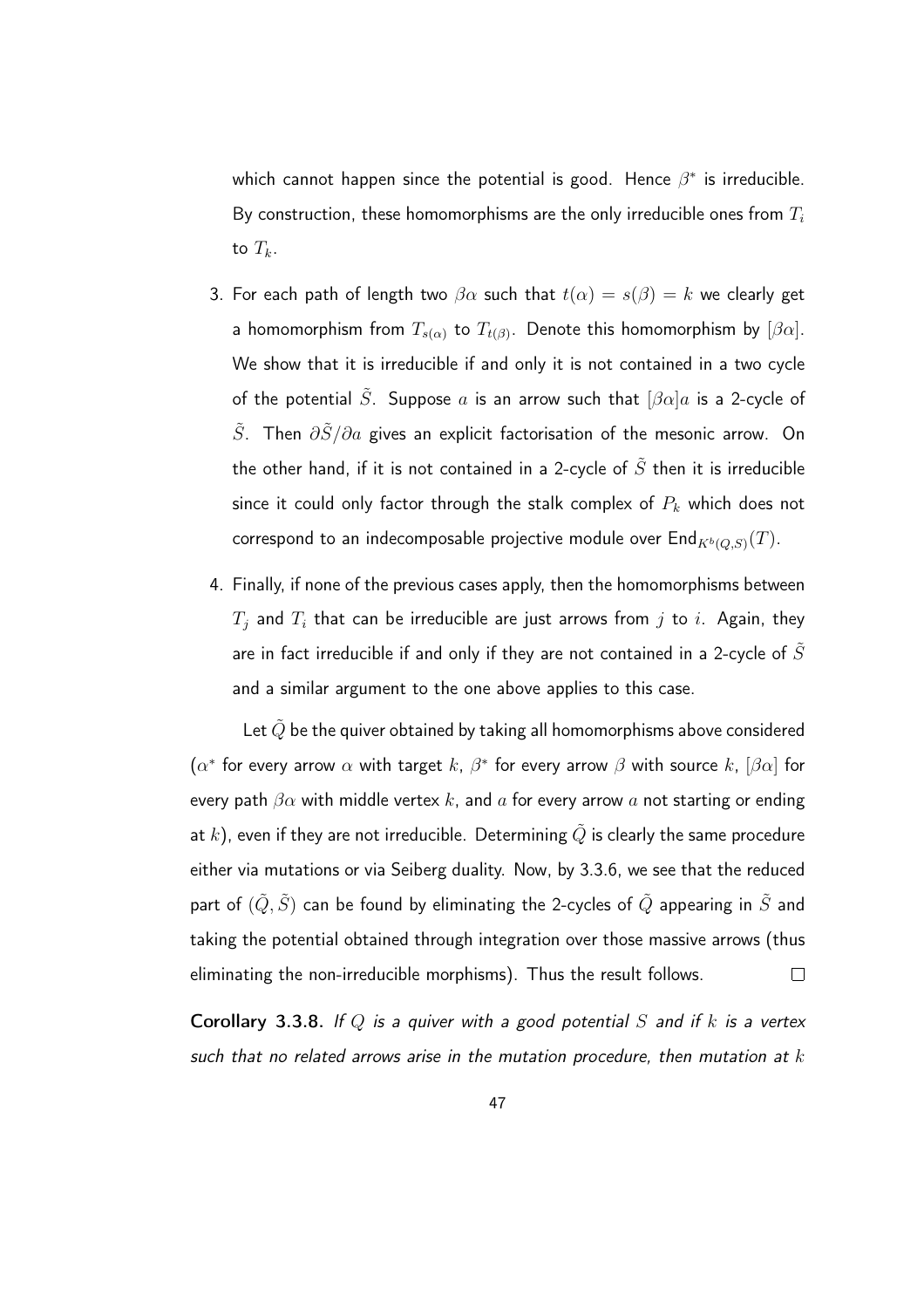produces a derived equivalence between the Jacobian algebras of  $(Q, S)$  and of  $\mu_k(Q, S)$ .

*Proof.* From the previous theorem we have  $J(\mu_k(Q, S)) \cong \mathsf{End}_{D^b(Q,S)}(T^k)$ . Then, given that  $T^k$  is a tilting complex over  $J(Q,S)$  (by lemma 3.3.2), Rickard's theorem 2.1.9 gives the desired derived equivalence.  $\Box$ 

To finish this section, we shall prove that the algorithm previously described actually computes the Seiberg dual potential of a quiver with potential  $(Q, S)$  at a fixed vertex  $k$ .

Proposition 3.3.9. The algorithm described in the beginning of this section computes a potential for the Seiberg dual quiver such that its Jacobian algebra is  $\mathsf{End}_{D^b(Q,S)}(T^k)$ , for a quiver with a good potential  $(Q,S).$ 

Proof. Let the homomorphisms represented by dual arrows of outgoing arrows be as it is described in the proof of theorem 3.3.7 and keep the notation therein. Denote by  $\tau_{\beta\alpha}$  the coefficient of  $[\beta\alpha]$  in  $[S]$ . We will first prove that the relations induced by the potential  $\tilde{S}$  obtained through the algorithm above are satisfied in End $_{D^b(Q,S)}(T)$ . Case by case, we analyse relations coming from differentiating:

 $\bullet$  with respect to  $\beta^*$  (dual of an outgoing arrow):

$$
\partial \tilde{S}/\partial \beta^* = \sum_{t(\alpha)=k} [\beta \alpha] \alpha^* = \beta(\alpha) = 0,
$$

since it is homotopic to zero in the category of complexes;

 $\bullet\,$  with respect to  $\alpha^*$  (dual of an incoming arrow):

$$
\frac{\partial \tilde{S}}{\partial \alpha^*} = \sum_{s(\beta)=k} \beta^* [\beta \alpha] = (\sum_{s(\beta)=k} \beta^* \beta) \alpha.
$$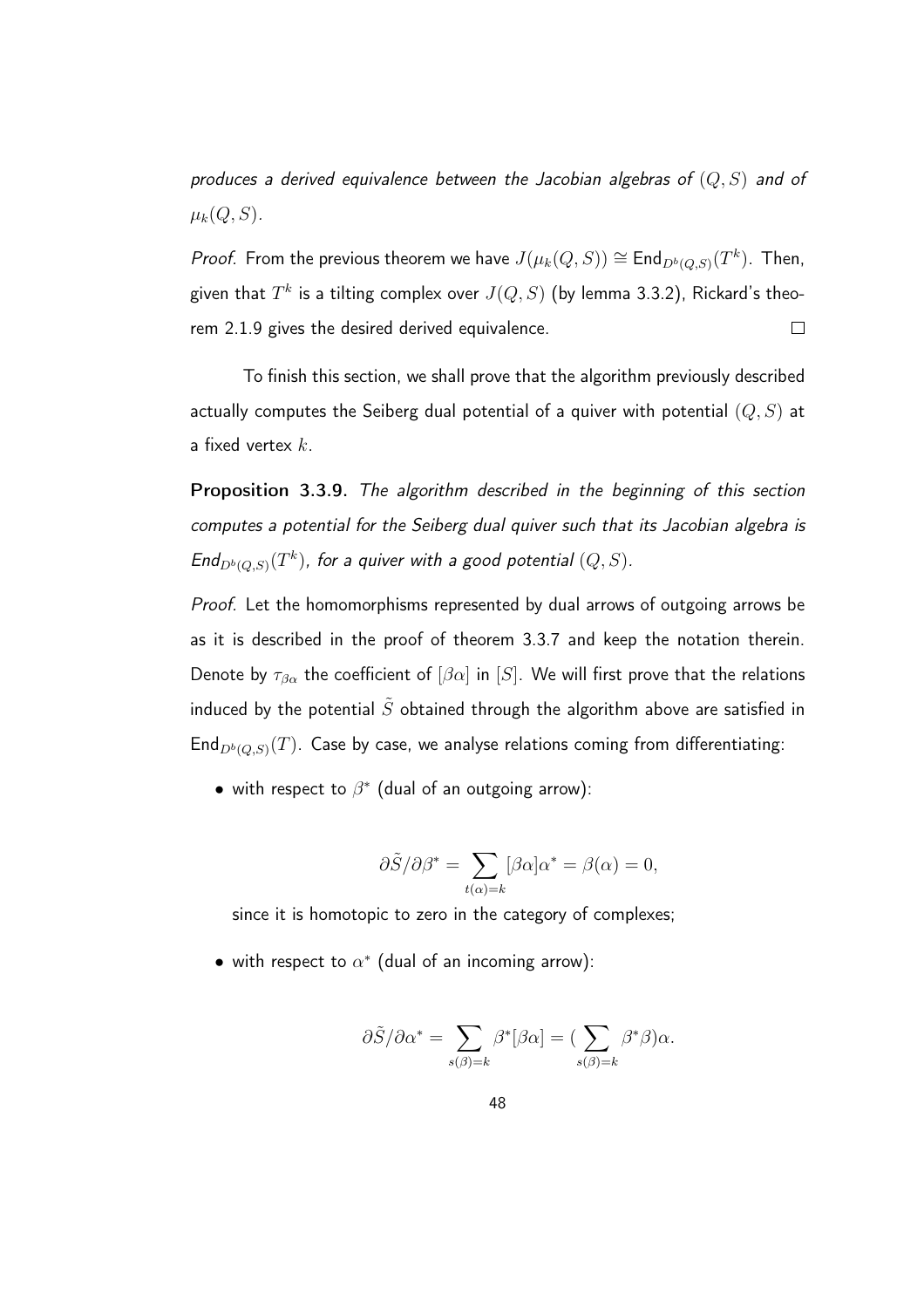Let us check that  $|\sum$  $s(\beta)=k$  $\beta^*\beta=0.$  For this we compute each component of this vector by looking at the occurrences of a fixed  $\gamma$  incoming to k in S. We have in  $[S]$  some sub expression of the form

$$
\sum_{q=1}^d \tau_{\beta_i \gamma} [\beta_i \gamma] \widetilde{v_i}
$$

for some  $\beta_i$ 's with source  $k$ , where each  $\tilde{v_i}$  completes the corresponding cycle and  $\tau_{\beta_i \alpha} \neq 0$ . Then we have the corresponding entry of  $\sum\limits_{s(\beta)=k}$  $\beta^*\beta$  given by

$$
\sum_{q=1}^d \tau_{\beta_i \alpha} \widetilde{v_i} \beta_i
$$

which is zero since it equals  $\partial S/\partial \gamma$ ;

• with respect to  $a$ , an internal arrow:

$$
\frac{\partial \tilde{S}}{\partial a} = \frac{\partial [S]}{\partial a} = 0,
$$

since this is essentially the same as  $\partial S/\partial a$  (with some extra square brackets);

 $\bullet$  and, finally, with respect to  $[\beta_i\alpha_j]$  (mesonic arrow):

$$
\partial \tilde{S}/\partial [\beta_i \alpha_j] = \alpha_j^* \beta_i^* = 0
$$

this follows from the definition of  $\alpha_j^*$  and  $\beta_i^*$  as homomorphisms (see proof of theorem 3.3.7).

Integration over massive arrows does not change the relations induced by the potential since the expressions obtained by differentiating with respect to a massive arrow are zero in the Jacobian algebra, according to the proof above.

The last thing we need to check is that this potential  $\tilde{S}$  gives generators for the ideal of relations. Let  $r$  be a nonzero relation in the new quiver such that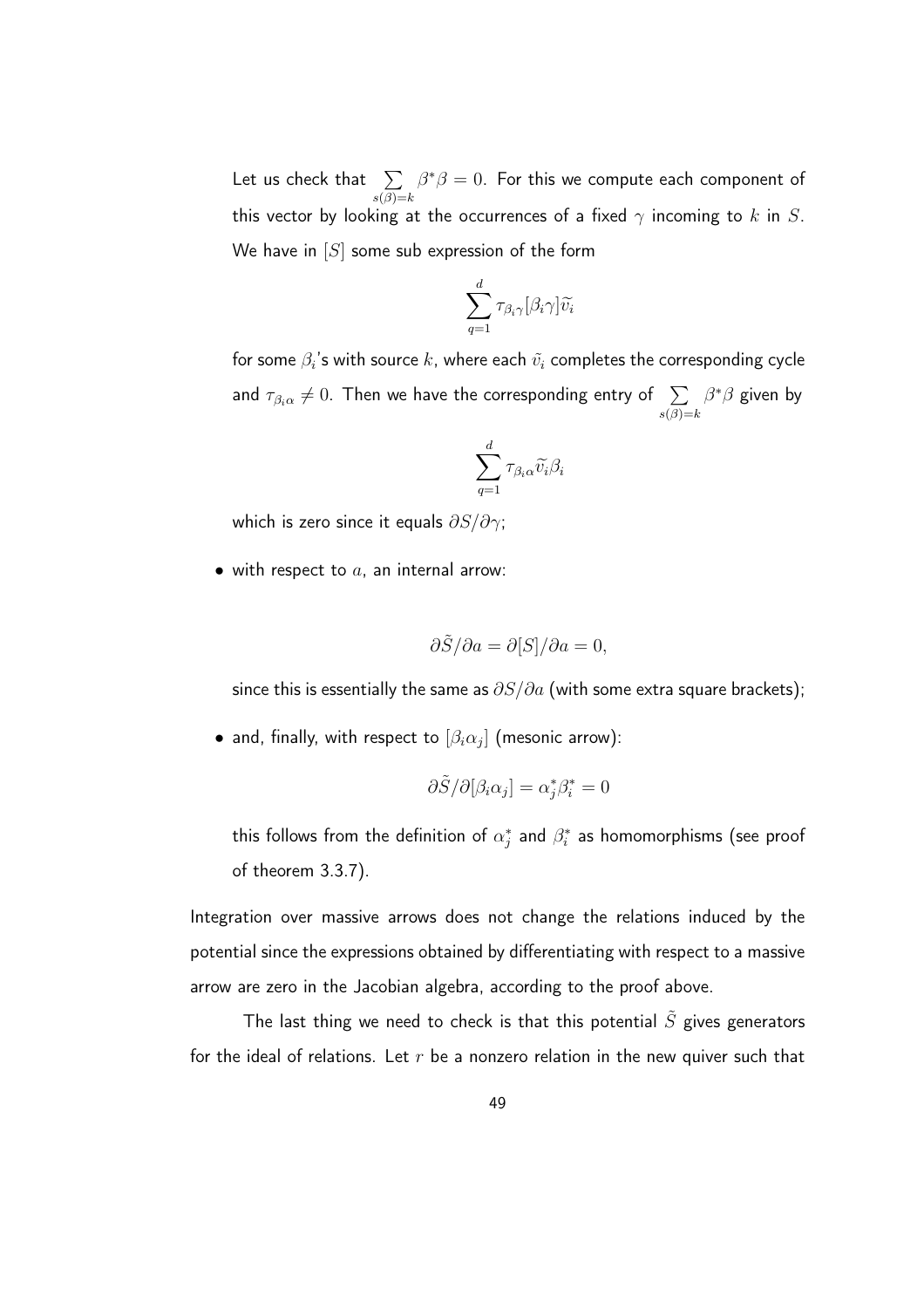none of its factors are relations (i.e., if  $r = uv$  then neither u nor v lie in the ideal of relations). We prove that this relation has already been contemplated. We split the proof into several cases.

- $r$  does not pass by  $k$ . Observe that if  $r$  does not involve morphisms to or from  $T_k^k$  then it can be expressed as linear combinations of elements of the path algebra of  $Q$  from  $j$  to  $i$ , for some vertices  $i$  and  $j$  (where we identify such a path with the corresponding endomorphism of  $T^k).$  Therefore there are some internal arrows  $a_1, ..., a_n$  such that a linear combination of  $\partial S/\partial a_1,...,\partial S/\partial a_n$  equals r up to square brackets.
- $r$  passes by  $k$  and  $t(r), s(r) \neq k$ . If  $r$  involves morphisms both to  $T_k^k$  and from  $T_k^k$ , then each of its terms involve both duals of arrows  $\beta$  outgoing from  $k$   $(\beta^*$  is the natural map from  $T_i^k$  to  $T_k^k$  defined by the relation  $\partial S/\partial \beta$  - see proof of 3.3.7) and duals of arrows  $\alpha$  incoming to  $k$   $(\alpha^*$  is just a projection map - see proof of theorem 3.3.7). Then  $r$  can be also be identified with some linear combination of paths in  $Q$ , as the factor involving dual arrows can be read as the projection of a component of  $\beta^*$ , which is an element of  $KQ$ . Since r is a zero morphism and none of its factors are relations, it can be identified with a linear combination of terms of the form  $\partial S/\partial a_i$  for some internal arrows  $a_i$  from  $t(r)$  to  $s(r).$  Now, each  $a_i$  is also an arrow in  $\tilde{Q}$  and therefore r is a linear combination of  $\partial \tilde{S}/\partial a$ .
- $t(r) = k$  and  $s(r) = l \neq k$ . Suppose  $r = \sum_i \beta_i^* r_i$  where each  $r_i$  is an element of  $\mathbb{K}\tilde{Q}.$  Then, as a map from  $T_{l}^{k}$  to  $T_{k}^{k}$ , it is identified with  $n$ elements of  $J(Q,S)$ ,  $u_{s(\alpha)}$ , starting at  $l$  and ending at some  $s(\alpha)$  (where  $t(\alpha)=k$ ),  $n$  being the number of terms in the direct sum  $\qquad \bigoplus$  $\alpha$ : $t(\alpha) = k$  $P_{s(\alpha)}$  (see proof of theorem 3.3.7). Each  $\beta_i^*r_i$  appears in at least two components of the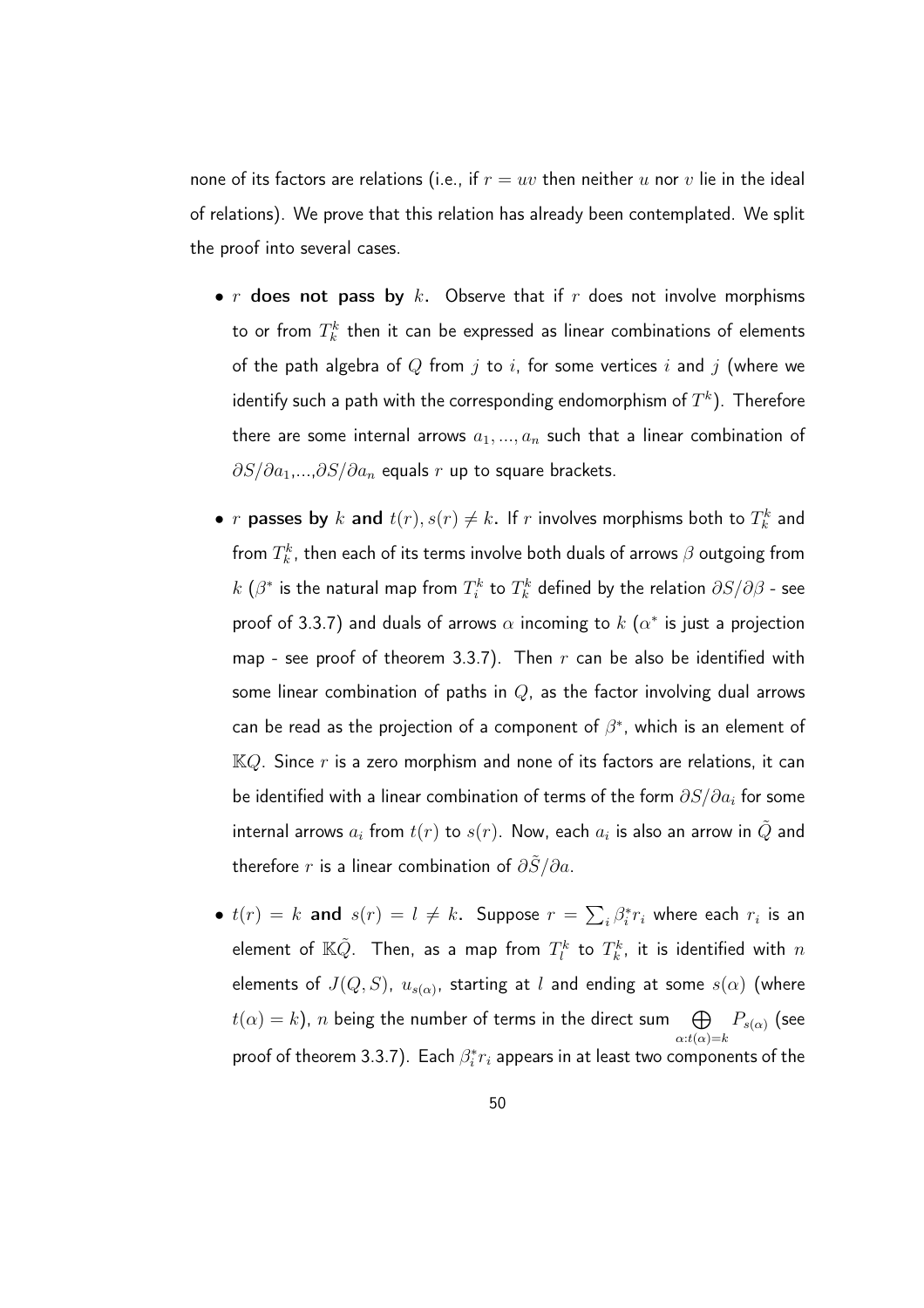direct sum, by construction of  $\beta_i^*$ , since  $S$  is good. In each such component,  $\beta_i^*r_i$  provides a summand of  $u_{s(\alpha)}$  (and  $u_{s(\alpha)}$  yields a zero morphism from  $P_l$  to  $P_{s(\alpha)}$ ). Also we identify that summand with an element of  $\mathbb{K}Q$  by definition of  $\beta_i^*$ . In order to be zero,  $u_{s(\alpha)}$  must have as a factor some relation in  $J(Q, S)$  and thus the summand mentioned above contains as a factor some terms of this factor. Furthermore, this factor of the summand must contain the terms coming from  $\beta_i^*$  otherwise  $r$  would not be irreducible (factoring through the projective corresponding to the target of this factor).Now, in order to be able to read a relation involving the terms from the morphisms  $\beta_i^*$ ,  $r_i$  must pass through the vertex  $k$  (and the relation is the factor of that component which starts at  $k$ ). This follows from the definition of  $\beta_i^*$  as a morphism and from the fact that the potential  $S$  is good, not allowing repetition of subpaths of length two. Therefore all terms in each component  $P_{s(\alpha)}$  begin with a common nontrivial path from  $l\neq k$  to  $k$ . This path must be the same in every component since  $\beta_i^*$  appears at least in two components and such pairs of components do not coincide for any given two indices  $i, j$ (this also follows from S being good). Since r is irreducible (in the sense above), this path can only be an arrow to  $k$  (or a scalar multiple of it), otherwise  $r$  would factor through some  $T^k_m.$  This is because arrows to  $k$ in  $Q$  are no longer arrows of  $\tilde{Q}.$ Denote this arrow by  $\gamma.$  Hence,  $r_i = r_i'\gamma$ for some paths  $r_i^{\prime}$  starting at  $k$  with different arrows (otherwise, again,  $r$ would split) and, as an element of  $J(Q,S)$ ,  $\sum_i \beta_i^* r'_i = 0$ , i.e.,  $\sum_i \beta_i^* r'_i$  is a *n*-tuple of relations in  $J(Q, S)$  from k to all the vertices of the form  $s(\alpha)$ with  $t(\alpha)=k.$  Therefore, by construction of  $\beta^*_i$ ,  $r'_i=\beta_i$  for all  $i$  (again because S is good) and the sum needs to run over all arrows  $\beta_i$  starting at k. Thus  $r=\sum_{s(\beta)=k}\beta^*[\beta\gamma]$  which is precisely  $\partial\tilde{S}/\partial\gamma^*$ .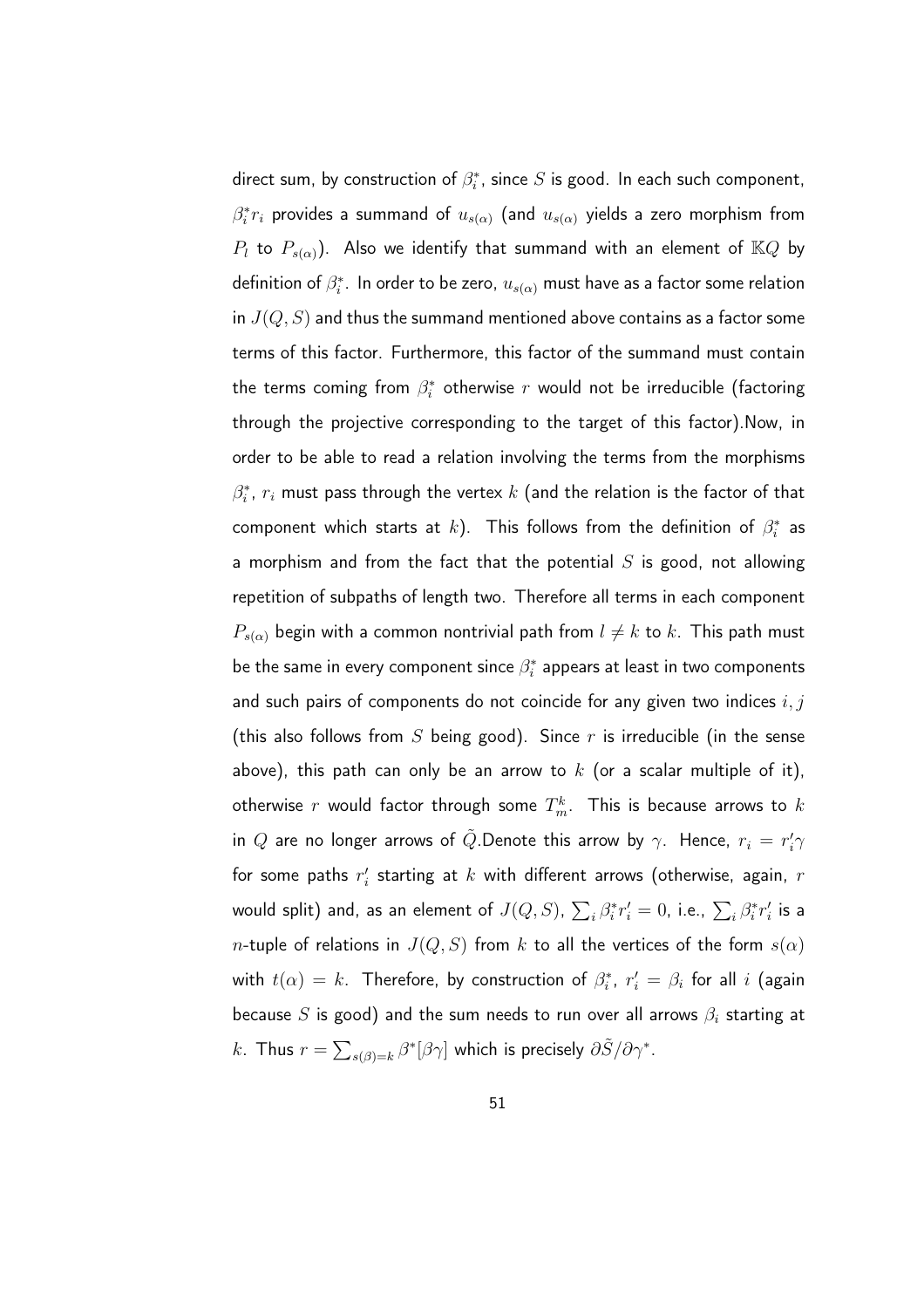•  $s(r) = k$  and  $t(r) = l \neq k$ . If r starts at k, the first arrow appearing in each term is a dual of an arrow  $\alpha$  incoming to  $k$  (again,  $\alpha^*$  is just a projection map). This is a situation different in nature to the previous ones: we are looking at a map from the direct sum  $\quad \bigoplus$  $\alpha$ : $t(\alpha) = k$  $P_{s(\alpha)}$  to some projective  $P_l$  and hence we are not able to identify r with a relation of  $J(Q, S)$ . Therefore the fact that  $r$  is zero must come from the fact that the map is homotopic to zero in the category of complexes over  $J(Q, S)$ . That is equivalent to the existence of a linear combination of paths in  $Q$ , call it  $u$ , from  $k$  to  $l$ such that  $u(\alpha) = r$  in  $J(Q, S)$ . Since r is minimal, u must irreducible - and the space of irreducible maps from  $P_k$  to  $P_l$  has the arrows between  $k$  and  $l$  as a basis. Therefore  $r$  must be a linear combination of terms of the form  $\sum_{t(\alpha)=k}[\beta\alpha]\alpha^*$  (which is precisely  $\partial\tilde{S}/\partial\beta^*$ ) for each  $\beta$  a summand of  $u.$ 

To complete the proof we need to show that no such relation  $r$  can both start and end at  $k.$  Suppose we have such a map  $r$  from  $T_k^k$  to  $T_k^k$ , i.e.,

.

$$
0 \longrightarrow \bigoplus_{\alpha: t(\alpha)=k} P_{s(\alpha)} \xrightarrow{\alpha} P_k \longrightarrow 0
$$
  

$$
\downarrow^{r_0} \qquad \qquad \downarrow^{r_1}
$$
  

$$
0 \longrightarrow \bigoplus_{\alpha: t(\alpha)=k} P_{s(\alpha)} \xrightarrow{\alpha} P_k \longrightarrow 0
$$

It can not be identified with an element of  $J(Q, S)$  so there is a homotopy to zero h such that  $h(\alpha) = r_0$ . On the other hand, this is also a homotopy to zero for  $r_0$  as a map from  $T_k^k$  to  $\quad \bigoplus$  $\alpha$ : $t(\alpha) = k$  $T_{s(\alpha)}^{k}$  and  $r_{0}$  lies in the ideal of relations of  $J(\tilde{Q}, \tilde{S})$  and it is covered by the cases above. Since  $r_1$  is determined from  $r_0$  by the commutation of the diagram as a linear combination of cycles in  $J(Q, S)$ , this means that  $r$  is generated by the relations contemplated above.

This completes the proof.

 $\Box$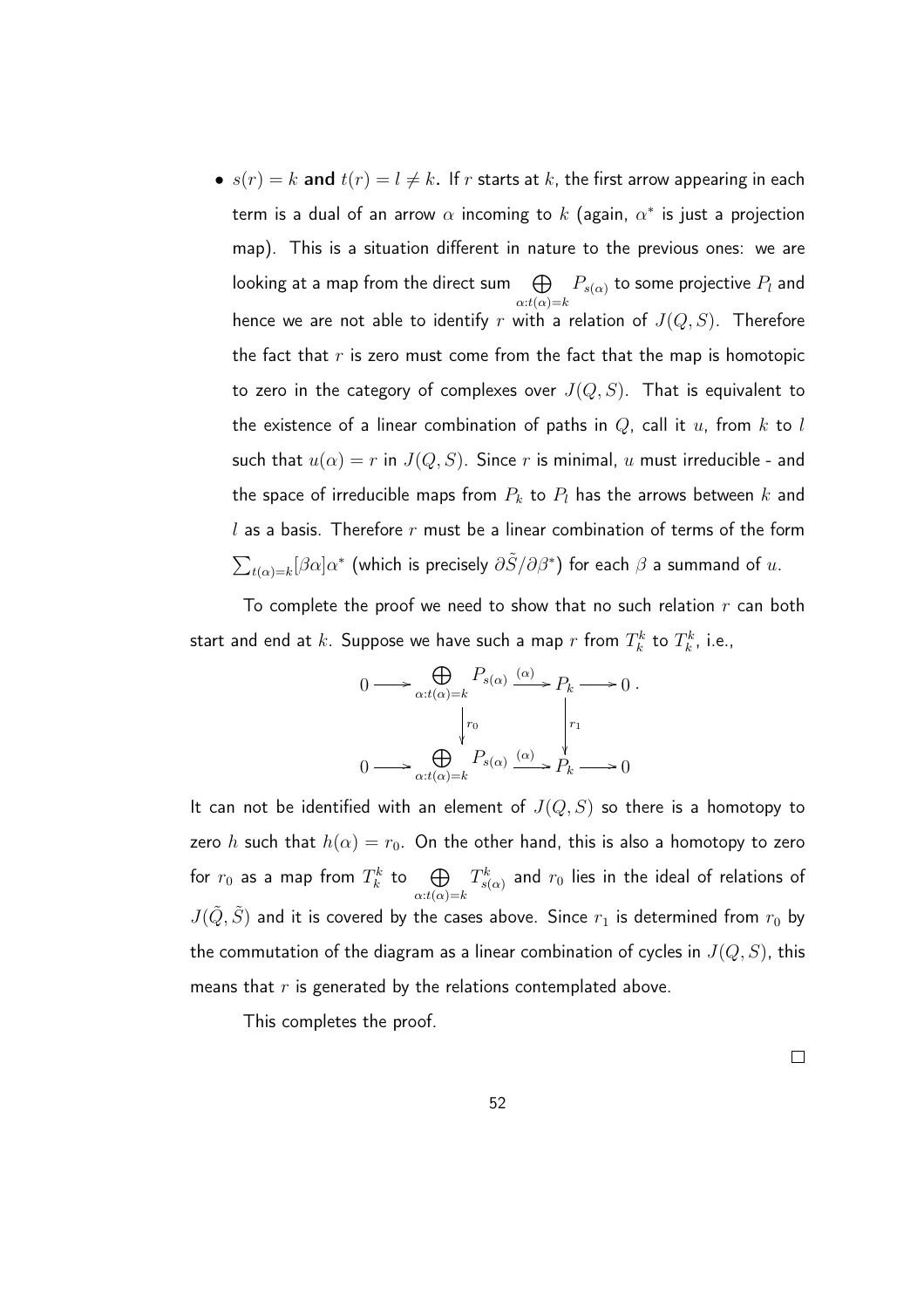#### 3.4 An example

We shall exemplify mutation on a quiver with potential arising in derived algebraic geometry. Given a Del Pezzo surface, we can study its derived category of coherent sheaves using the existence of a strong exceptional sequence.

Theorem 3.4.1 (Kuleshov, Orlov, Hille, Perling, [KO95], [HP08]). If X is a Del Pezzo Surface, we have strong exceptional sequences of sheaves given by:

- $\{O, O(1), O(2)\}$  if  $X = \mathbb{P}^2$
- $\{O, O(1, 0), O(0, 1), O(1, 1)\}$  if  $S = \mathbb{P}^1 \times \mathbb{P}^1$
- $\{O,O(E_1),...,O(E_r),O(1),O(2)\}$  if  $X$  is  $dP_r$  with  $r \leq 8$ , where each  $E_i$  is an exceptional curve of the blow up and  $dP_r$  is the Del Pezzo obtained by blowing up  $1 \leq r \leq 8$  points in  $\mathbb{P}^2$ .

As mentioned in the introduction, the direct sum of a strong exceptional sequence over a projective variety  $X$  is a tilting sheaf, yielding a derived equivalence between  $coh(X)$  and  $mod(\mathbb{K}Q/I)$  for some quiver Q and some ideal of relations I. These are determined by looking at the irreducible homomorphisms between the sheaves in the sequence and taking relations between those homomorphisms.

We shall focus on  $X$  as in example 2.1.7, i.e., a blow-up of  $\mathbb{P}^2$  at one point. To get a derived equivalence to a Jacobian algebra of a quiver with potential, we ought to consider not X itself but  $Y = \omega_X$  - the total space of the canonical bundle of  $X$  - instead. This is a local Calabi-Yau three-fold. If we let  $\pi:Y\to X$ be the natural projection, we get that  $\tilde{B}=End_Y(\oplus_i \pi^*E_i)$  is derived equivalent to  $coh(Y)$ , whenever the exceptional sequence  $(E_i)_i$  is geometric over  $X$  ([Bri05]). Geometric in this context means that its associated helix satisfies some extra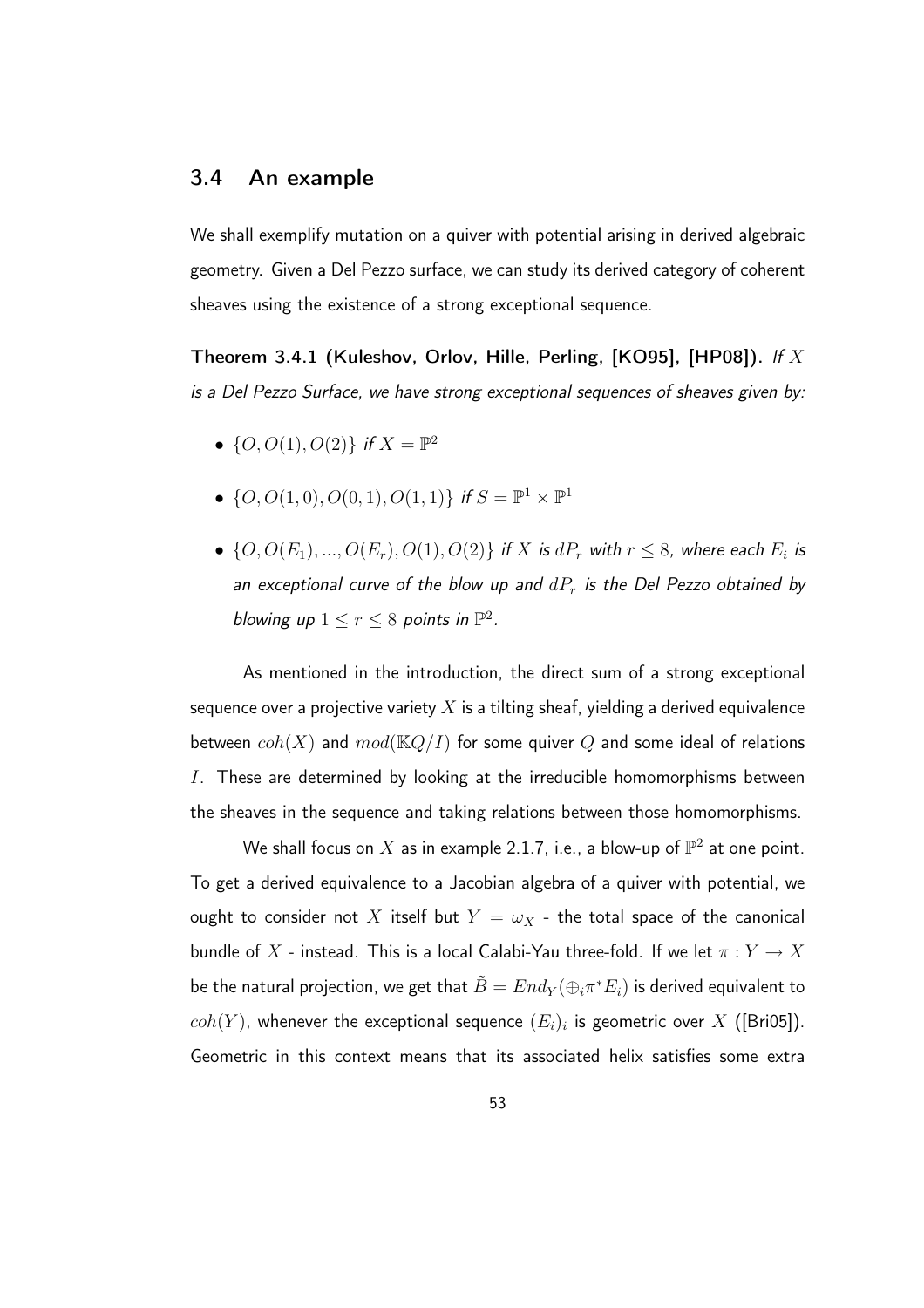Ext-vanishing conditions ([Bri05]), but we will not explore this. We proceed to characterise the algebra  $\tilde{B}$  and that is enough for our purposes.

The algebra  $\tilde{B}$  can be seen as the path algebra of a quiver with relations. It can be obtained from the correspondent quiver of a geometric exceptional sequence  $(E_i)_i$  adding one arrow for each generator of the ideal of relations in the opposite direction of the composition of arrows in that relation ([Seg08]). This will be a quiver with potential, where the potential is the sum of the cycles obtained through the composition of each new arrow with the correspondent relations. This process is also described in [ABS08]. In fact it is easy to observe in our concrete example that the quiver with potential obtained via this construction is the same whether we consider the exceptional sequence of example 2.1.7 or other sequences frequently found in the literature ([Kin97],[Per09])

**Example 3.4.2.** The algebra  $\tilde{B}$  associated to  $X$ ,  $\mathbb{P}^2$  blown-up at one point, with exceptional sequence  $\{O,O(E_1),O(1),O(2)\}\;$  is:



with potential:

$$
S = R_3(d_3c_1 - d_1c_2) + R_1(d_1b - d_2c_1a) + R_2(d_2c_2a - d_3b)
$$

Note that this is a good potential. For any fixed vertex  $k$ , it is easy to check that no related arrows occur in the mutation. Hence, the results in this section yield that mutations give derived equivalent path algebras. Since the one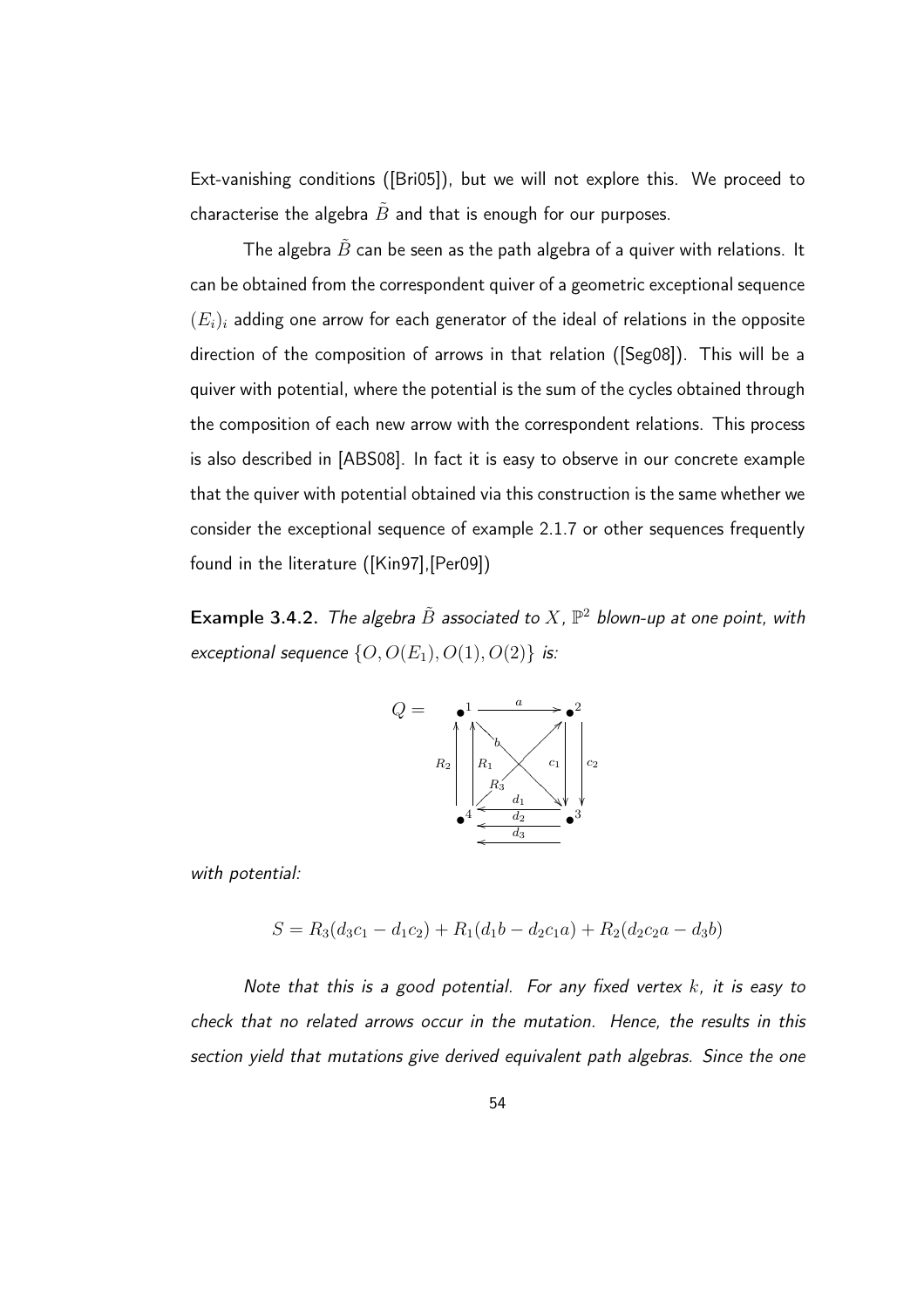above is derived equivalent to  $coh(Y)$  ([Bri05], [BS09]), so will be  $J(\mu_k(Q,S))$ . Let us present  $\mu_1(Q, S)$ .



We take a cyclically equivalent potential since there are terms on it starting and ending at 1. Then we substitute paths of length two passing through 1 by new arrows and add  $\Delta_1$ .

$$
\tilde{S} = R_3 d_3 c_1 - R_3 d_1 c_2 - d_2 c_1 [aR_1] + d_1 [bR_1] - d_3 [bR_2] + d_2 c_2 [aR_2]
$$

$$
+ [aR_1] R_1^* a^* + [aR_2] R_2^* a^* + [bR_1] R_1^* b^* + [bR_2] R_2^* b^*
$$

Clearly this potential is not reduced. Following the proof of theorem 3.3.6, let us condsider the following (strong) right equivalence:

$$
\phi: \mathbb{K}\tilde{Q} \rightarrow \mathbb{K}\tilde{Q}
$$
  
\n
$$
d_1 \rightarrow d_1 - R_1^* b^*
$$
  
\n
$$
d_3 \rightarrow -d_3 + R_2^* b^*
$$
  
\n
$$
[bR_1] \rightarrow [bR_1] + c_2 R_3
$$
  
\n
$$
[bR_2] \rightarrow [bR_2] + c_1 R_3
$$
  
\n
$$
u \rightarrow u \text{ if } u \neq d_1, d_3, [bR_1], [bR_2], u \in Q_1
$$

.

If we compute  $\phi(\tilde S)$ , it is of the form  $S'+\bar S$  and thus we can take the reduced part. More simply, we can integrate over massive arrows by taking the relations:

$$
[bR_1] = c_2 R_3, [bR_2] = c_1 R_3.
$$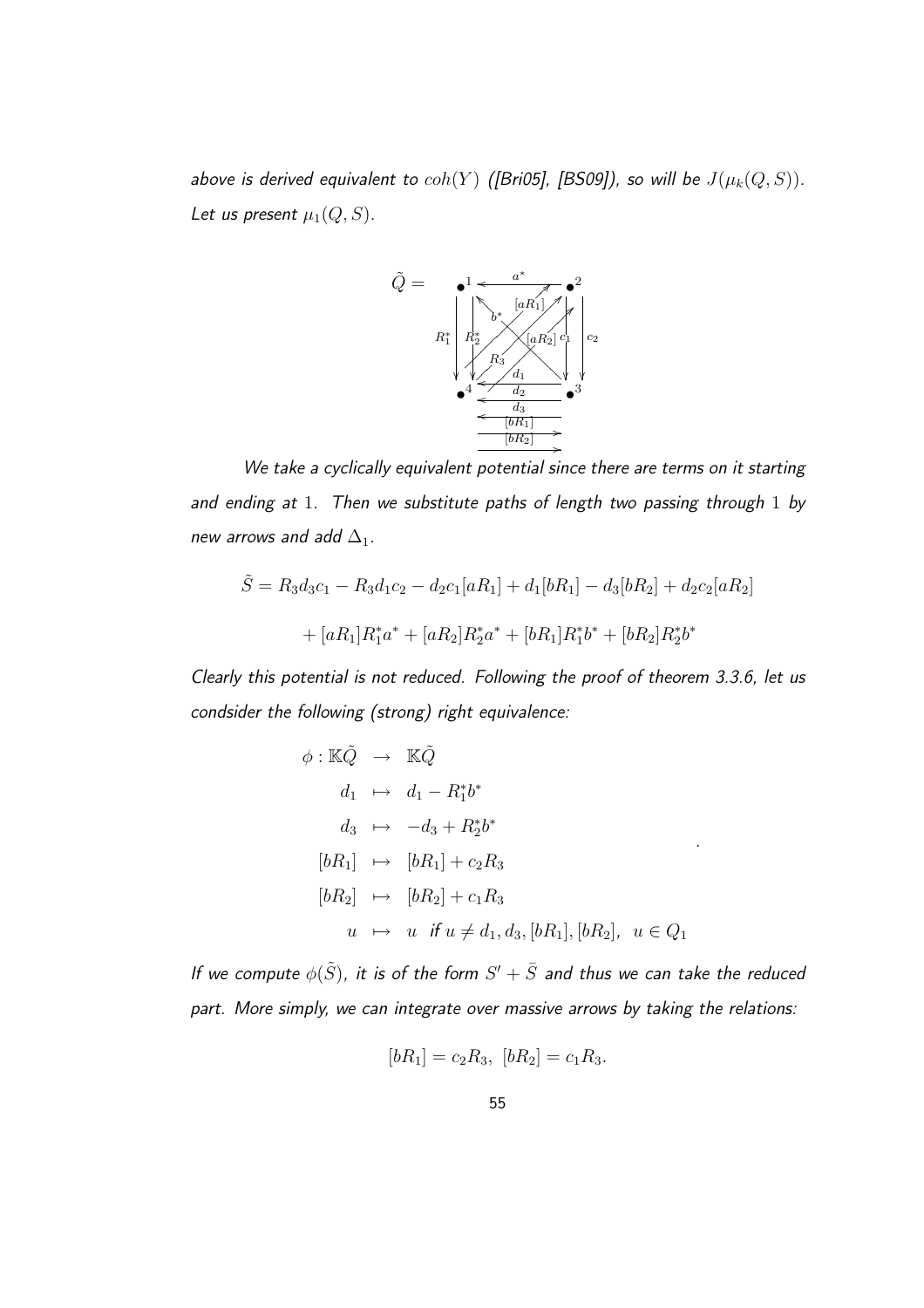In any case, as proved in theorem 3.3.6, we get the same result which is:



with potential

 $\bar{S} = c_2 R_3 R_1^* b^* + c_1 R_3 R_2^* b^* + d_2 c_2 [aR_2] - d_2 c_1 [aR_1] + [aR_1] R_1^* a^* + [aR_2] R_2^* a^*.$ 

#### 3.5 3-Calabi-Yau algebras

Suggested by the example of section 3.4, we investigate ideas of the previous sections in the 3-Calabi-Yau context. Here, the restrictions on the Jacobian algebras will be of homological rather than of combinatorial nature. 3-Calabi-Yau (3-CY for short) algebras are, in general, quotients of smooth algebras by ideals of relations coming from potentials ([Gin06]). In fact very recent results of Van den Bergh ([VdB10]) show that complete 3-CY algebras come from quivers with potential. We use the following definition.

**Definition 3.5.1.** A K-algebra R is said to be n-Calabi-Yau ( $n \ge 1$ ) if:

- 1. R is homologically smooth, i.e., as an  $R^{op} \otimes R$ -module it has a finite resolution by finitely generated projective modules;
- 2. RHom $_{R^{op}\otimes R}(R,R^{op}\otimes R)\cong R[-d]$  in  $D^b(R^{op}\otimes R)$ .

This definition is due to Ginzburg ([Gin06]). The following lemma is crucial to our approach. In fact it is common to find in the literature definitions of Calabi-Yau algebra based on the duality of the lemma.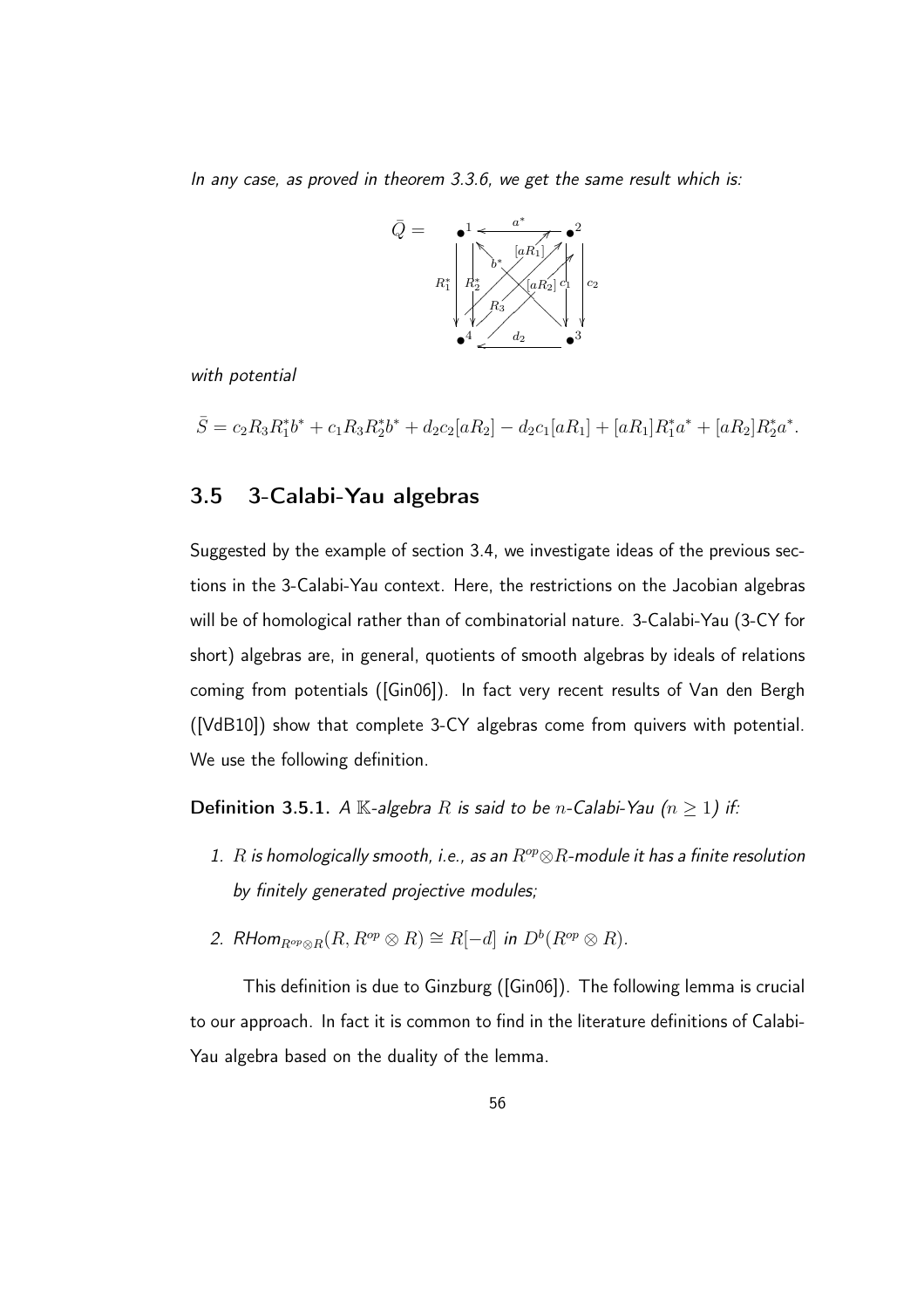Lemma 3.5.2 (Keller, [Kel08]). Let R be an n-Calabi-Yau algebra. Suppose  $X,Y \in D^b(Mod(R))$  such that  $X \in D^b(fd(R))$ , i.e.,  $X$  is a complex of finite dimensional modules over K. Then we have a canonical isomorphism

$$
\text{Hom}_{D^b(Mod(R))}(X,Y)^* \cong \text{Hom}_{D^b(Mod(R))}(Y,X[n]),\tag{3.5.1}
$$

where  $*$  denotes  $K$ -duality.

**Remark 3.5.3.** For an n-Calabi-Yau algebra R, it is clear that  $D^b(fd(R))$  is Hom-finite, i.e., the Hom-spaces are finite dimensional over  $\mathbb K$ . Indeed, the duality in lemma 3.5.2 applied twice (which is possible when both  $X$  and  $Y$  are elements of  $D^b(fd(R)))$  shows that

Hom<sub>*D*<sup>b</sup></sub>(Mod(*R*))
$$
(X, Y)^{**}
$$
 = Hom<sub>*D*<sup>b</sup></sub>(Mod(*R*)) $(X[n], Y[n])$  = Hom<sub>*D*<sup>b</sup></sub>(Mod(*R*)) $(X, Y)$ .

The results obtained by Keller and Yang on the relations between mutations and derived equivalences ([KY10]) are far more general than the remarks we present here. There, it is proven that mutations hold derived equivalences between the dg-algebras obtained through Ginzburg's construction ([Gin06]) over the complete Jacobian algebra. 3-CY complete Jacobian algebras are such that the associated Ginzburg dg-algebras have their cohomology concentrated in degree zero (and equal to the original algebra). Our approach, however, will be as before, not working on the complete setting nor making use of Ginzburg's differential graded construction. Also Iyama and Reiten have obtained similar results for mutations of quivers without potentials ([IR08]).

Let R be a 3-Calabi-Yau algebra such that there is  $(Q, S)$  quiver with potential satisfying  $J(Q, S) = R$ . Let every vertex of Q be contained in some cycle (this seems to be a reasonable assumption as we can see from the graded 3-Calabi-Yau case - [Boc08]) and let  $Q$  be without loops or two cycles.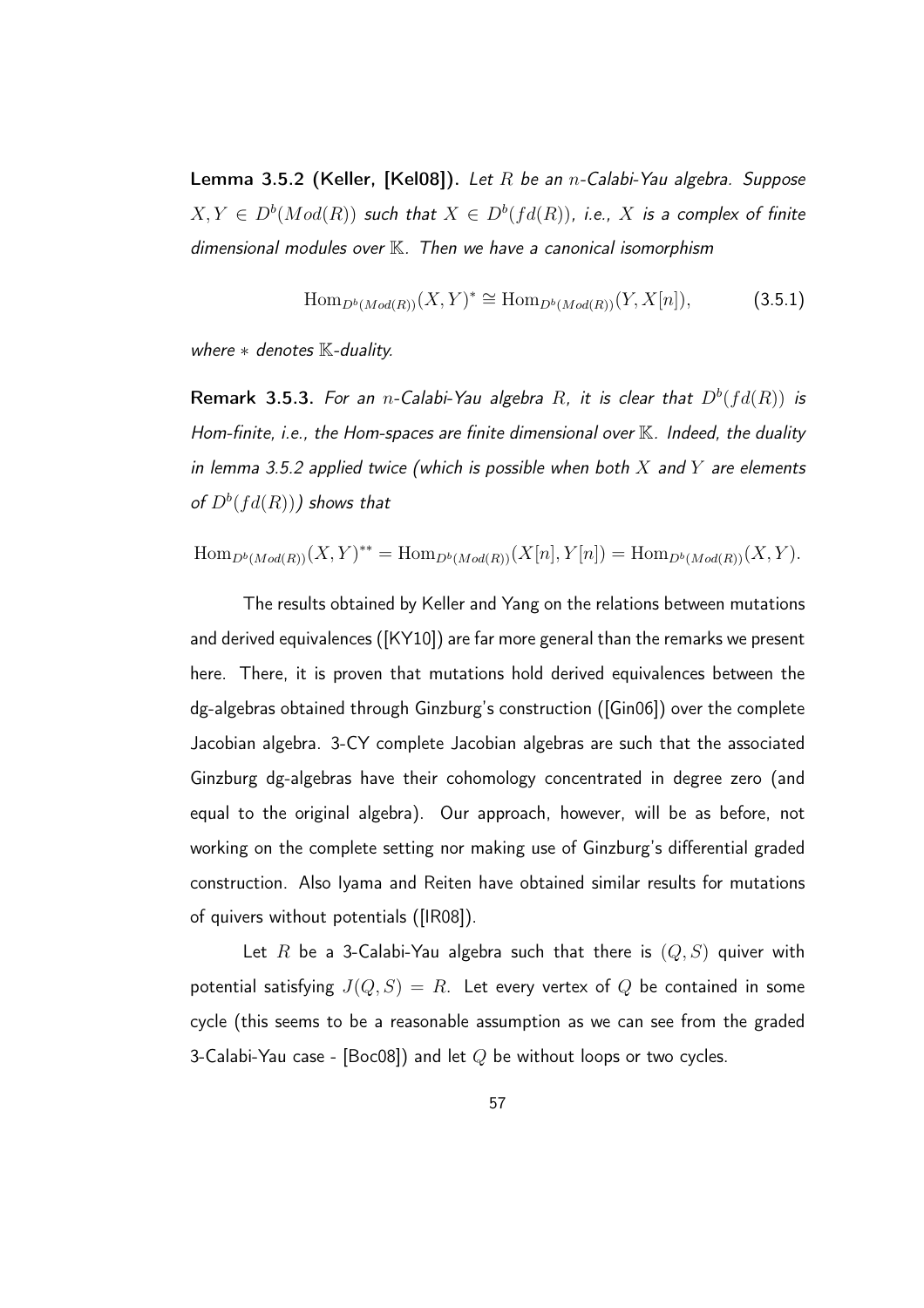Fix a vertex  $k$  in  $Q.$  We want to prove that  $T^k$  is tilting for any vertex  $k$  of Q. It is enough to prove that  $Hom(S_k, P_s) = 0$  for all  $s \neq k$  (see 3.2.6). Indeed, as a consequence of 3.5.2 we have the following result

**Corollary 3.5.4.** If R is n-CY algebra, then  $Hom(S_k, P_s) = 0$  for all  $s \neq k$  and hence  $T^k$  is tilting for any vertex  $k$  of  $Q.$ 

Proof. Lemma 3.5.2 shows that

 $Hom_{D^b(mod(R))}(S_k, P_s)^* = Hom_{D^b(mod(R))}(P_s, S_k[n]) = Ext^{n}(P_s, S_k) = 0$ and thus the result follows.  $\Box$ 

Remark 3.5.5. If we take as definition of a Calabi-Yau algebra the existence of a duality (3.5.1) in  $D^b(fd(R))$ , then it is still possible to prove corollary 3.5.4 through a result proved by Iyama and Reiten ([IR08]). Indeed, they prove that for such algebras the duality can be extended to work also when one of the variables is a complex in  $K^b(P(R))$ . Even though their results are primarily concerned with finite dimensional algebras, the result is true in this generality as well.

We are now able to prove similar results to the ones obtained in previous sections.

**Theorem 3.5.6.** If  $J(Q, S)$  is a 3-Calabi-Yau algebra, then  $\mathsf{End}_{K^b(J(Q,S))}(T^k)\cong \mathsf{Hom}(\mathbb{C})$  $J(\tilde{Q},\tilde{S})$  where  $(\tilde{Q},\tilde{S})$  are obtained in the process of mutation at  $k$  before reduction. Furthermore,  $\widehat{\rm End_{K^b(J(Q,S))}}(T^k)\cong J(\widehat{\mu_k(Q,S)})$ , where  $\mu_k(Q,S)$  is the reduced part of  $(\tilde{Q}, \tilde{S})$ .

Proof. Let us fix a vertex  $k$  and drop the superscript on  $T^k$  for simplicity. First we take the indecomposable projective modules  $T_i$  of End $_{K^b(J(Q,S))}(T)$  and determine 'candidates' to irreducible homomorphisms between them. This gives us a quiver (call it G). We'll start by proving that  $G = \tilde{Q}$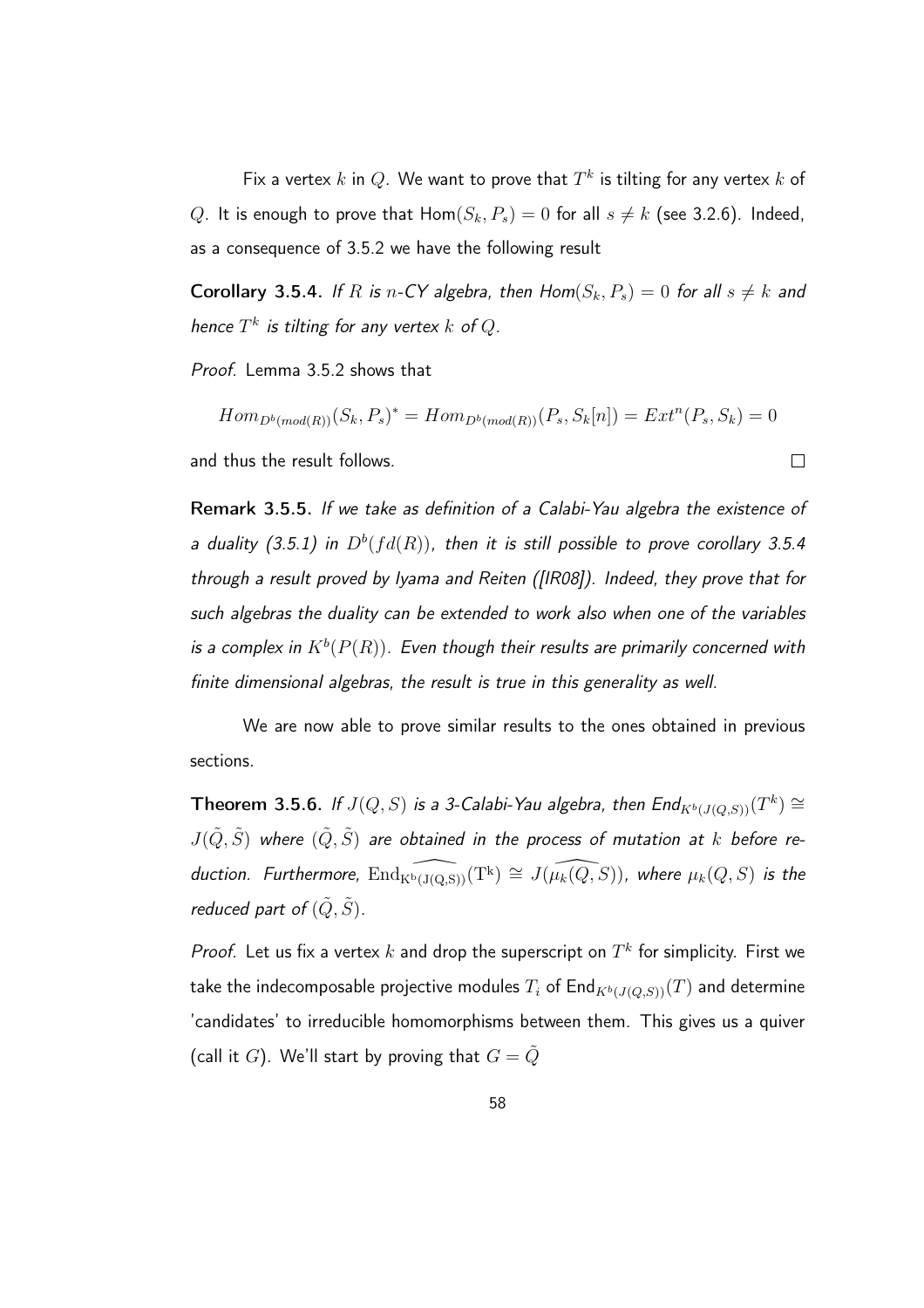- 1. Inversion of incoming arrow: The argument on item 1 of proof 3.3.7 works here;
- 2. *Inversion of outgoing arrows*: This requires the commutativity of a diagram of the form:

$$
0 \longrightarrow P_i \longrightarrow 0
$$
  
\n
$$
\downarrow f
$$
  
\n
$$
0 \longrightarrow \bigoplus_{t(\alpha)=k} P_{s(\alpha)} \xrightarrow{(\alpha)} P_k \longrightarrow 0
$$

i.e. the existence of an f such that  $(\alpha) f = 0$ . Thus we have to look for relations on the quiver that may allow us to obtain such  $f$ . Fix an arrow  $\beta$  from k to i and differentiate the potential with respect to  $\beta$  getting  $\partial S/\partial \beta=\sum_{t=1}^d\lambda_t v_t$  where the  $v_t$ 's are paths from  $i$  to  $k$  (since  $\beta v_t$  is a cycle for all  $t$ ). To give a homomorphism from  $P_i$  to  $\quadbigoplus$  $t(\alpha)=k$  $P_{s(\alpha)}$  we just need to give a homomorphism from  $P_i$  to each  $P_{s(\alpha)}$ , by the universal property of the direct sum. Define  $\alpha^{-1}\gamma$  for any path  $\gamma$  to be zero if  $\gamma$  does not end with the arrow  $\alpha$  and to be u if  $\gamma = \alpha u$  for some  $u \in \mathbb{K}Q$ . Then we can define the following maps:

$$
\begin{array}{rcl}\n\beta_{\alpha}^* : P_i & \to & P_{s(\alpha)} \\
\gamma & \mapsto & \alpha^{-1} \frac{\partial S}{\partial \beta}\gamma\n\end{array}
$$

and set  $\beta^*$  to be the homomorphism induced by this set of homomorphisms in the direct sum and therefore to the complex  $T_k$ . Clearly this map makes the diagram above commute, as

$$
(\alpha)\beta^* = \sum_{t(\alpha)=k} \alpha \beta^*_{\alpha} = \sum_{t(\alpha)=k} \alpha (\alpha^{-1} \frac{\partial S}{\partial \beta}) = \frac{\partial S}{\partial \beta}
$$

which is zero in the Jacobian algebra. Now we need to prove that this is irreducible.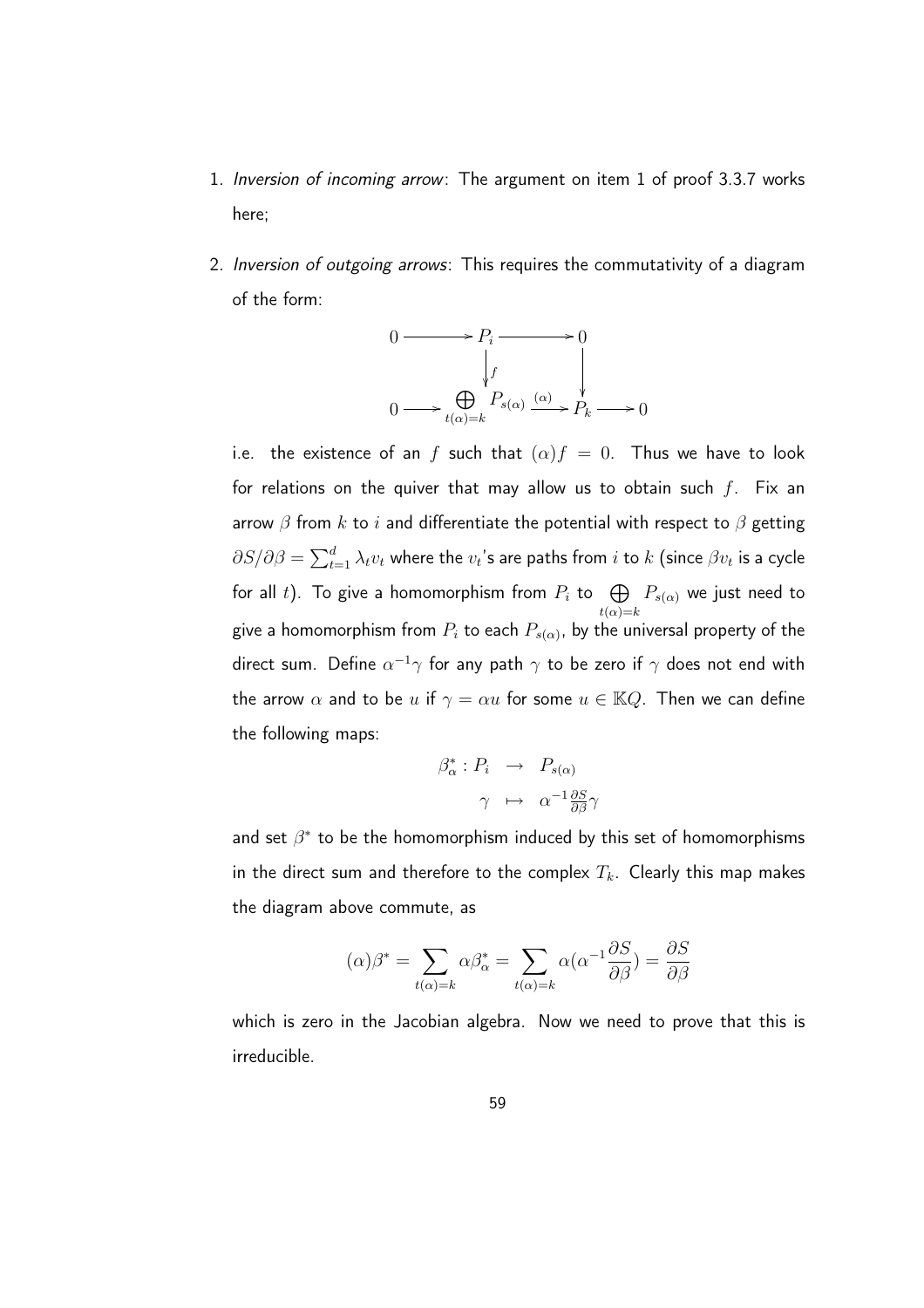Suppose this homomorphism is not irreducible, factoring through  $T_l$  for some  $l \in Q_0$ . Then we have the following diagram:



where  $\beta^* \,=\, gh$  and each square commutes. The commutativity of the bottom diagram requires the existence of such relation in  $J(Q, S)$ . If we denote this relation by  $\theta$ , then

$$
\frac{\partial S}{\partial \beta} = (\alpha)\beta^* = (\alpha)gh = \theta h.
$$

Now, let R be a minimal set of generators of the ideal of  $KQ$  generated by all the cyclic derivatives of the potential  $S$ . We recall that the dimension of  $\mathsf{Ext}^1(S_j, S_l)$  (respectively  $\mathsf{Ext}^2(S_j, S_l)$ ), for  $j, l \in Q_0$ , measure the number of arrows from l to j (respectively the number of elements in R from l to j). This can be understood by computing a projective resolution for  $S_j.$  Then, since  $J(Q, S)$  is 3-CY, we have:

$$
|\{r \in R : t(r) = k, \ s(r) = i\}| = \dim \operatorname{Ext}^2(S_k, S_i) =_{3-CY}
$$

$$
= \dim \operatorname{Ext}^1(S_i, S_k) = |\{a \in Q_1 : t(a) = i, \ s(a) = k\}|,
$$

However this yields a contradiction since, by the equation above, the relation induced by  $\beta$  is not in  $R$  ( $\theta$  is, and  $\theta$  is not induced by  $\beta$  as  $l\neq i$ ). Thus  $\beta^*$ is irreducible.

3. Gluing arrows The argument on item 3 of proof 3.3.7 works here.